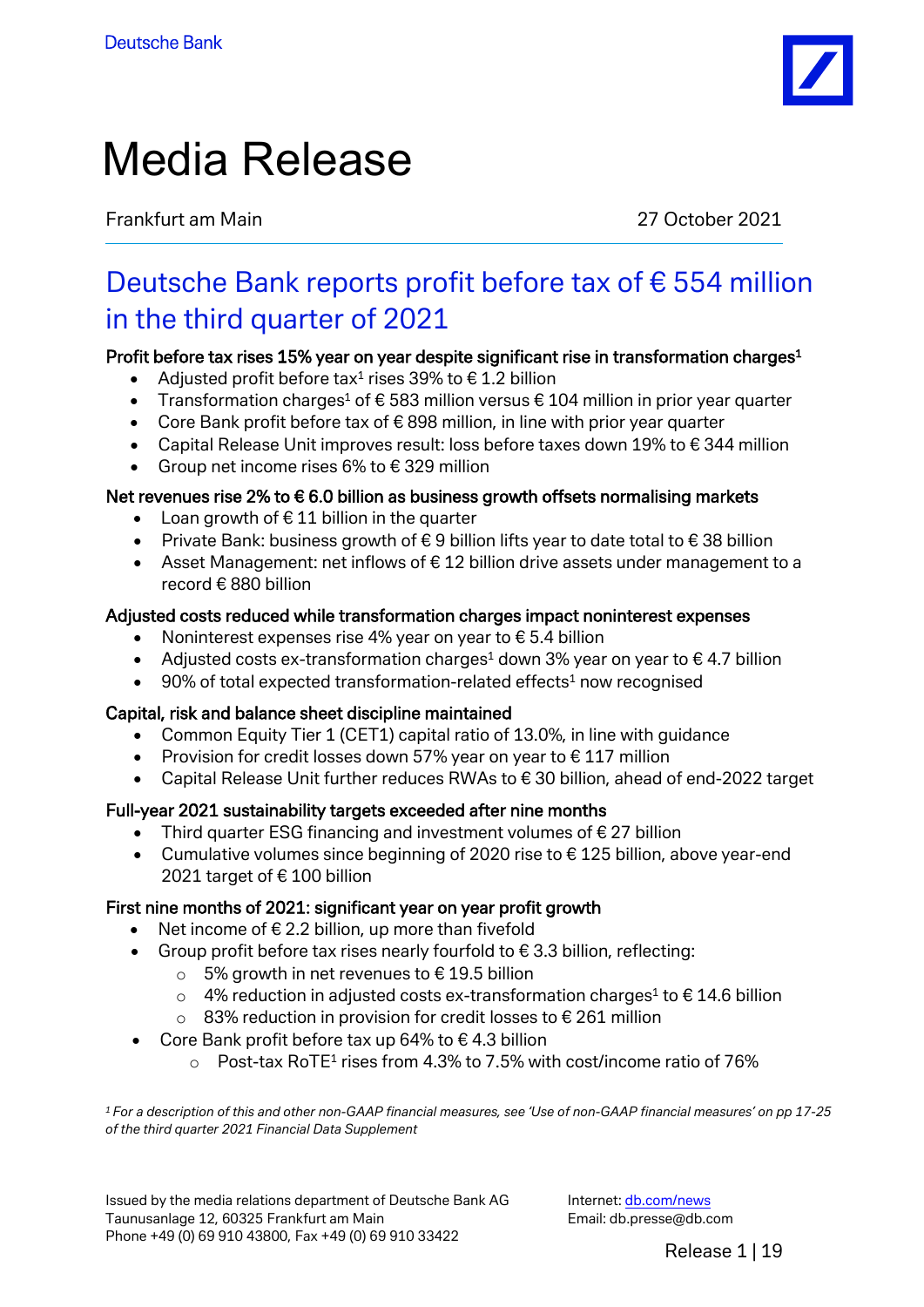Christian Sewing, Chief Executive Officer, said: "In the third quarter, we again demonstrated the operating strength of our business: our revenues have proven to be resilient, we have increased our pre-tax profit despite additional transformation charges, and we have already exceeded our full year 2021 sustainability target. We are focused on driving efficiencies while maintaining strong controls, and we are confident of achieving Deutsche Bank's 2022 targets."

Deutsche Bank (XETRA: DBKGn.DB / NYSE: DB) today reported a 15% year on year rise in pre-tax profit to € 554 million in the third quarter of 2021 after recognising a further € 583 million in transformation charges. Adjusted profit before tax $<sup>1</sup>$ , which excludes transformation-</sup> related effects and specific revenue items, rose 39% year on year to € 1.2 billion and net income in the quarter rose 6% year on year to  $\epsilon$  329 million.

Transformation charges recognised in the quarter consisted predominantly of technologyrelated items, including approximately € 450 million relating to a contract settlement and software impairments, principally triggered by the bank's migration to the cloud.

90% of the total transformation-related effects anticipated through year-end 2022 are now fully recognised. Deutsche Bank reaffirmed its intention to recognise most of the remaining transformation-related effects by year-end 2021.

Third quarter profit before tax and adjusted profit before tax<sup>1</sup> include an impact of  $\epsilon$  98 million, predominantly in foregone revenues, from the ruling in April 2021 by the German Federal Court of Justice ('BGH ruling') requiring active customer consent for pricing changes on current accounts. This impact is expected to be considerably lower from the fourth quarter of 2021 onwards, as approximately two-thirds of the accounts affected now have the necessary consent agreements in place. These will become effective in the fourth quarter.

For the first nine months of 2021, profit before tax was  $\epsilon$  3.3 billion, despite  $\epsilon$  798 million in transformation charges and € 324 million relating to the BGH ruling. The year-to-date impact of the BGH ruling comprised € 192 million in foregone revenues and € 131 million in litigation provisions. In the first nine months of 2020, profit before tax was € 846 million after € 283 million in transformation charges. Adjusted profit before tax<sup>1</sup>, which excludes transformation-related effects and specific revenue items but includes the impact of the BGH ruling, was  $\epsilon$  4.3 billion, up from  $\epsilon$  1.5 billion in the prior year period.

Net income was € 2.2 billion in the first nine months, up more than five-fold from € 435 million in the prior year period. Post-tax return on average shareholders' equity was 4.3%, up from 0.1% in the same period of 2020, while post-tax return on average tangible equity  $(ROTE)^1$  was 4.8%, up from 0.2% in the prior year period. Adjusted post-tax RoTE<sup>1</sup> was 6.6%

The four core businesses contributed to growth in nine-month post-tax RoTE as follows:

- Corporate Bank: 7.0%, up from 3.2% year on year;
- Investment Bank: 13.5%, up from 10.6%;
- Private Bank: 2.7%, up from negative 1.8%;
- Asset Management: 28.3%, up from 20.3%.

Group cost/income ratio was 82%, down from 87% in the first nine months of 2020.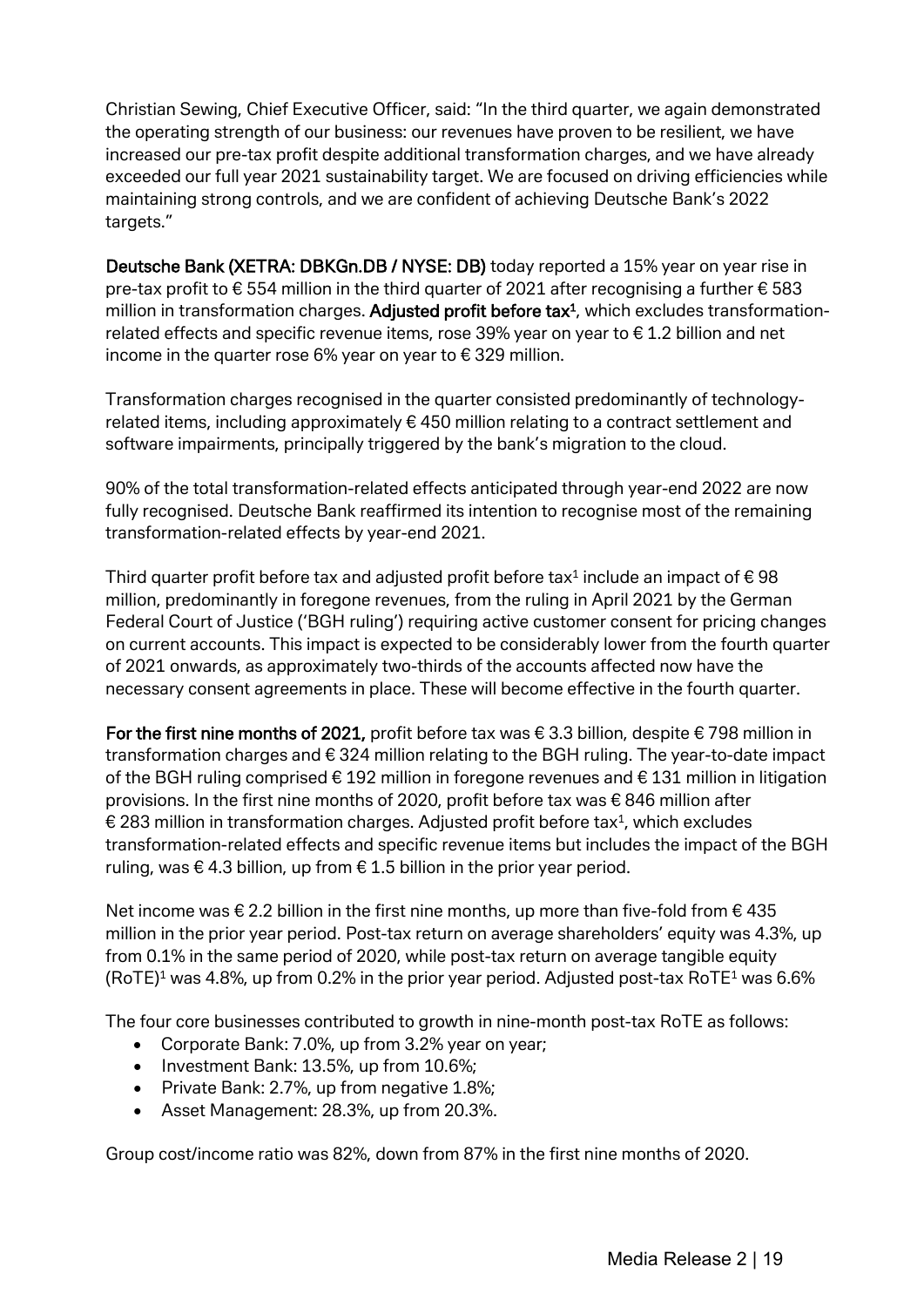#### Core Bank: profit up 64% in the first nine months of 2021

In the Core Bank, which excludes the Capital Release Unit, profit before tax was  $\epsilon$  898 million in the third quarter, in line with  $\epsilon$  909 million in the third quarter of 2020, despite  $\epsilon$  570 million in transformation charges, up from  $\epsilon$  66 million in the prior year quarter. Adjusted profit before tax<sup>1</sup> was up 23% year on year to  $\epsilon$  1.5 billion. Post-tax RoTE<sup>1</sup> was 3.9% in the quarter, while adjusted post-tax  $RoTE^1$  was 7.3%.

For the first nine months, Core Bank profit before tax rose 64% year on year to  $\epsilon$  4.3 billion and adjusted profit before tax<sup>1</sup> was  $\epsilon$  5.2 billion, also up 64%. Post-tax RoTE was 7.5%, up from 4.3% in the prior year period, compared to the Core Bank's 2022 reported post-tax RoTE target of above 9%. Adjusted post-tax RoTE was 9.4%.

#### Capital Release Unit: continued bottom line improvement and portfolio reduction

The Capital Release Unit reported a loss before tax of  $\epsilon$  344 million in the quarter, a loss reduction of 19% versus the third quarter of 2020. This improvement was driven primarily by a 19% reduction in noninterest expenses to € 312 million.

The Capital Release Unit maintained progress on portfolio reduction during the third quarter. Leverage exposure was reduced from  $\epsilon$  71 billion to  $\epsilon$  61 billion, primarily driven by continued portfolio reduction actions and transfers of Prime Finance client relationships. Deutsche Bank aims to meet or exceed its year-end 2022 leverage exposure reduction target of € 51 billion by year-end 2021. RWAs were further reduced to € 30 billion, already ahead of the year-end 2022 target of € 32 billion.

In the first nine months, the Capital Release Unit reported a loss before tax of  $\epsilon$  1.0 billion, a loss reduction of 43% versus the € 1.8 billion loss in the first nine months of 2020. This improvement was driven largely by a 32% reduction in noninterest expenses to  $\epsilon$  1.1 billion, and a 37% year on year reduction in adjusted costs ex-transformation charges to  $\epsilon$  901 million, down from € 1.4 billion the first nine months of 2020.

Since the third quarter of 2020, the Unit has reduced leverage exposure by 32% from € 90 billion to € 61 billion, and RWAs by 23% from € 39 billion to € 30 billion.

#### Revenues: resilience in core businesses

Group net revenues were  $\epsilon$  6.0 billion in the third quarter, up 2% year on year despite continued normalising markets, low interest rates and € 96 million in foregone revenues from the BGH ruling. Core Bank net revenues were € 6.1 billion, up 2%.

For the first nine months, Group net revenues were  $\epsilon$  19.5 billion, up 5%, and Core Bank net revenues were also € 19.5 billion, up 4%.

Third quarter revenue development in Deutsche Bank's core businesses was as follows:

• Corporate Bank net revenues were  $\epsilon$  1.3 billion, stable year on year. Business growth and deposit re-pricing offset interest rate headwinds and a year on year decline of  $€59$  million in items episodic in nature which comprise portfolio rebalancing actions, recoveries related to credit protection and other one-time effects. Excluding episodic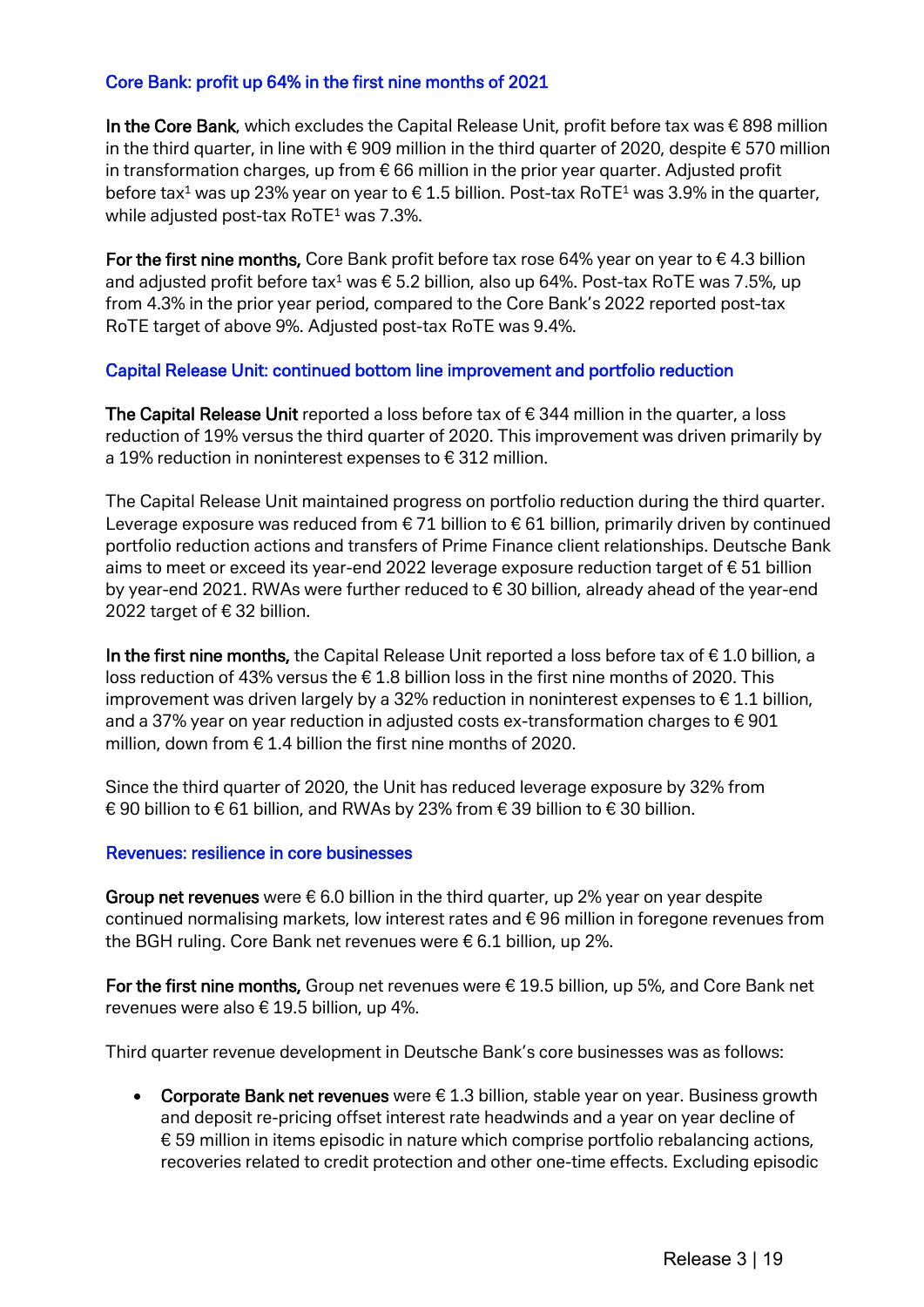items, revenues were up slightly, and no specific items affected revenues in the period. By quarter end, accounts with deposits of € 94 billion were covered by charging agreements, up from € 88 billion in the second quarter, and contributing € 96 million in quarterly net revenues. Loan growth was € 3 billion in the quarter. Nine-month net revenues were  $\epsilon$  3.8 billion, down 3% year on year and essentially flat excluding items episodic in nature and currency translation effects.

- Investment Bank net revenues were € 2.2 billion, down 6% year on year. Revenues in Fixed Income & Currencies (FIC) were down 12% at  $\epsilon$  1.6 billion. Significantly higher revenues in Financing were offset by declines in Credit, Rates and Foreign Exchange revenues as solid levels of client activity were more than offset by normalising market conditions and lower volatility. Emerging Market revenues were higher, driven by performance across regions. Origination & Advisory revenues were up 22% year on year at € 648 million, reflecting growth across Debt Origination, Equity Origination and Advisory. Nine-month net revenues were  $\epsilon$  7.7 billion, up 4% year on year. For the first nine months, Deutsche Bank ranked No. 1 in Origination & Advisory in Germany with a share of 8.7% (source: *Dealogic*). Deutsche Bank was named *Best Investment Bank in Western Europe* by *The Banker* magazine in its 2021 Investment Banking Awards.
- **Private Bank net revenues** were  $\epsilon$  2.0 billion, down 2% year on year. Revenues were stable excluding specific items and €94 million in foregone revenues arising from the BGH ruling. Revenues in the Private Bank Germany were down 6%, and up 1% if adjusted for the impact of the BGH ruling, while revenues in the International Private Bank were up 6%, and up 1% excluding specific items. New business volumes were € 9 billion, including € 5 billion in net inflows of investment products and € 3 billion in net new client loans. Nine-month net revenues were € 6.2 billion, up 1% year on year, despite a € 188 million impact from the BGH ruling. Year to date new business volumes were € 38 billion, above the Private Bank's full-year 2021 target of € 30 billion, including net inflows of investment products of € 22 billion and net new client loans of € 11 billion.
- Asset Management net revenues were € 656 million, up 17% year on year and the highest for seven quarters, driven primarily by a rise in management fees to the highest level for over six years. This was driven by six consecutive quarters of net inflows and market performance in a supportive market environment. Net inflows were € 12 billion, reflecting contributions across all asset pillars, and included € 5 billion in environmental, social and governance (ESG) assets, the highest quarterly ESG inflows of 2021 to date. Net inflows, together with a positive impact from currency movements, drove assets under management up by € 21 billion to a record € 880 billion. Since the third quarter of 2020, assets under management have grown by € 121 billion including net inflows of € 46 billion. For the first nine months, net revenues were up 18% to € 1.9 billion while net inflows were € 33 billion, including ESG net inflows of € 13 billion.

#### Further progress toward completing recognition of transformation charges

Noninterest expenses rose 4% to  $\epsilon$  5.4 billion in the quarter, including  $\epsilon$  583 million in transformation charges. These were driven primarily by a contract settlement and software impairments, principally triggered by Deutsche Bank's migration to the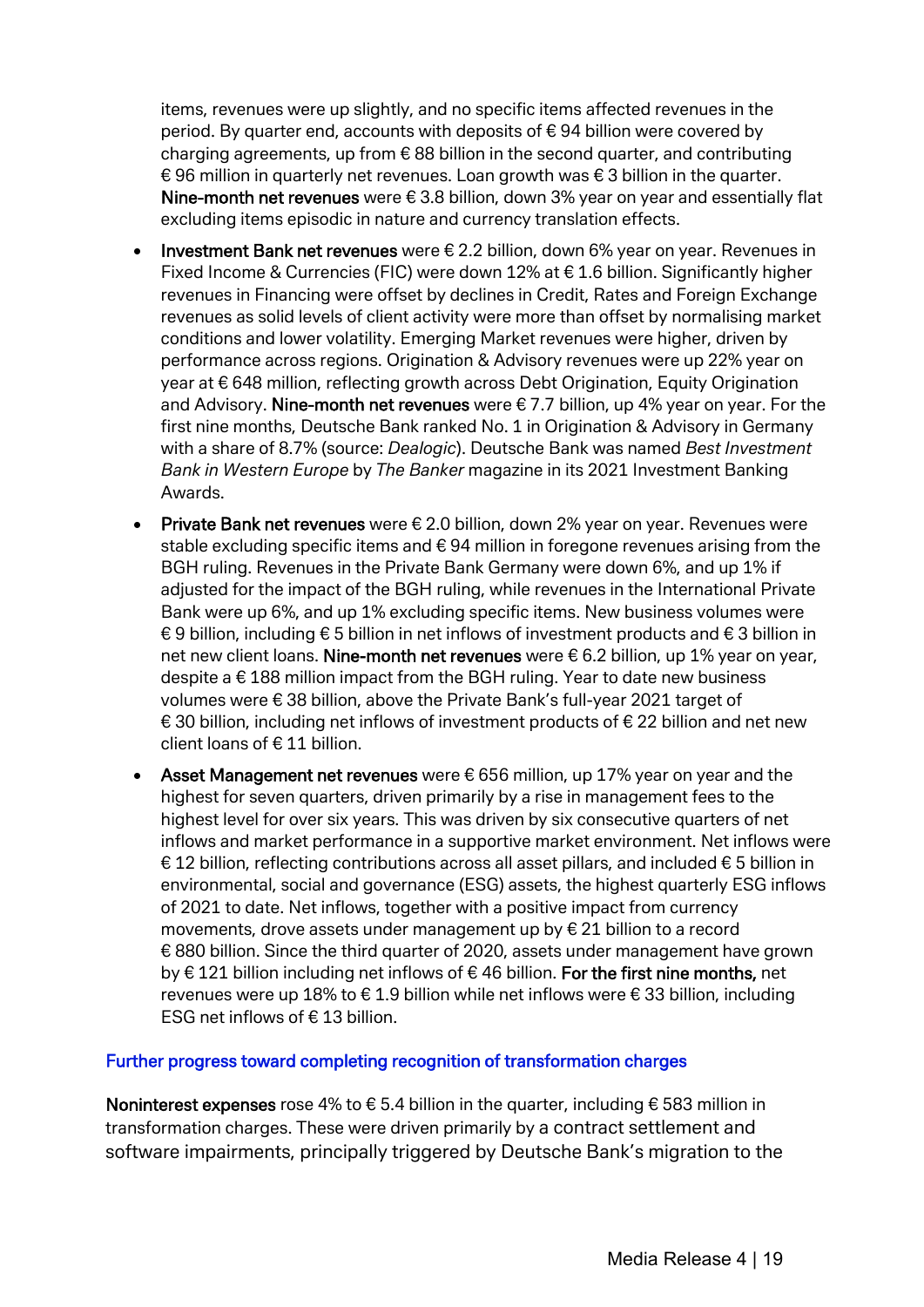cloud. Both of these are expected to reduce run-rate costs in future quarters. Adjusted costs ex-transformation charges were down 3% to  $\epsilon$  4.7 billion in the quarter.

Deutsche Bank's workforce was 84,512 full-time equivalents (FTEs) at the end of the quarter, up by 715 versus the second quarter. Selective hiring to support business growth and internalisation of contract staff were largely offset by workforce reduction measures and other departures, while the quarter-on-quarter FTE increase predominantly reflected the annual arrival of new graduate hires during the quarter. Since the end of the prior year period, the workforce has been reduced by just under 2,500 full-time equivalents despite selective hiring, internalisations and graduate hires.

For the first nine months, noninterest expenses were  $\epsilon$  15.9 billion, down 2% despite a nearthree-fold year on year increase in transformation charges to € 798 million. Adjusted costs ex-transformation charges were € 14.6 billion, down 4% year on year.

#### Credit provisions remain significantly below prior year

**Provision for credit losses** was  $\epsilon$  117 million in the quarter, down 57% year on year, reflecting a supportive credit environment, high quality loan book and strict risk discipline. Provision for non-performing loans (stage 3) was € 199 million, down 51% year on year. This was partly offset by net releases of € 82 million of provision for performing loans (stage 1 and 2) driven by a more stable macro-economic outlook.

For the first nine months, provision for credit losses was down 83% year on year to € 261 million, or 8 basis points of average loans on an annualised basis, down from 47 basis points in the first nine months of 2020.

#### Conservative capital and balance sheet management

The Common Equity Tier 1 (CET1) capital ratio was 13.0% at the end of the quarter, in line with previous guidance, down from 13.2% at the end of the second quarter. This development mainly reflects higher RWAs due to methodology changes driven by regulation, as expected, together with RWA increases related to client-related activity. The latter were largely offset by a reduction in Operational Risk RWAs arising from improvements in the bank's risk profile. As at the end of the third quarter, CET1 capital reflected deductions for common share dividends of € 641 million.

The Leverage Ratio (fully-loaded) remained stable at 4.8% in the quarter, reflecting continued progress on leverage exposure reduction in the Capital Release Unit offset by currency translation effects. On a phase-in basis, the leverage ratio was 4.9%.

Liquidity reserves were  $\epsilon$  249 billion in the quarter, versus  $\epsilon$  254 billion at the end of the previous quarter, including High Quality Liquid Assets of € 217 billion. The Liquidity Coverage Ratio was 137%, above the bank's target of 130%, and preliminary Net Stable Funding Ratio was 123% in the quarter, above the bank's target range of 115-120% and with a surplus of  $\epsilon$  109 billion above required levels.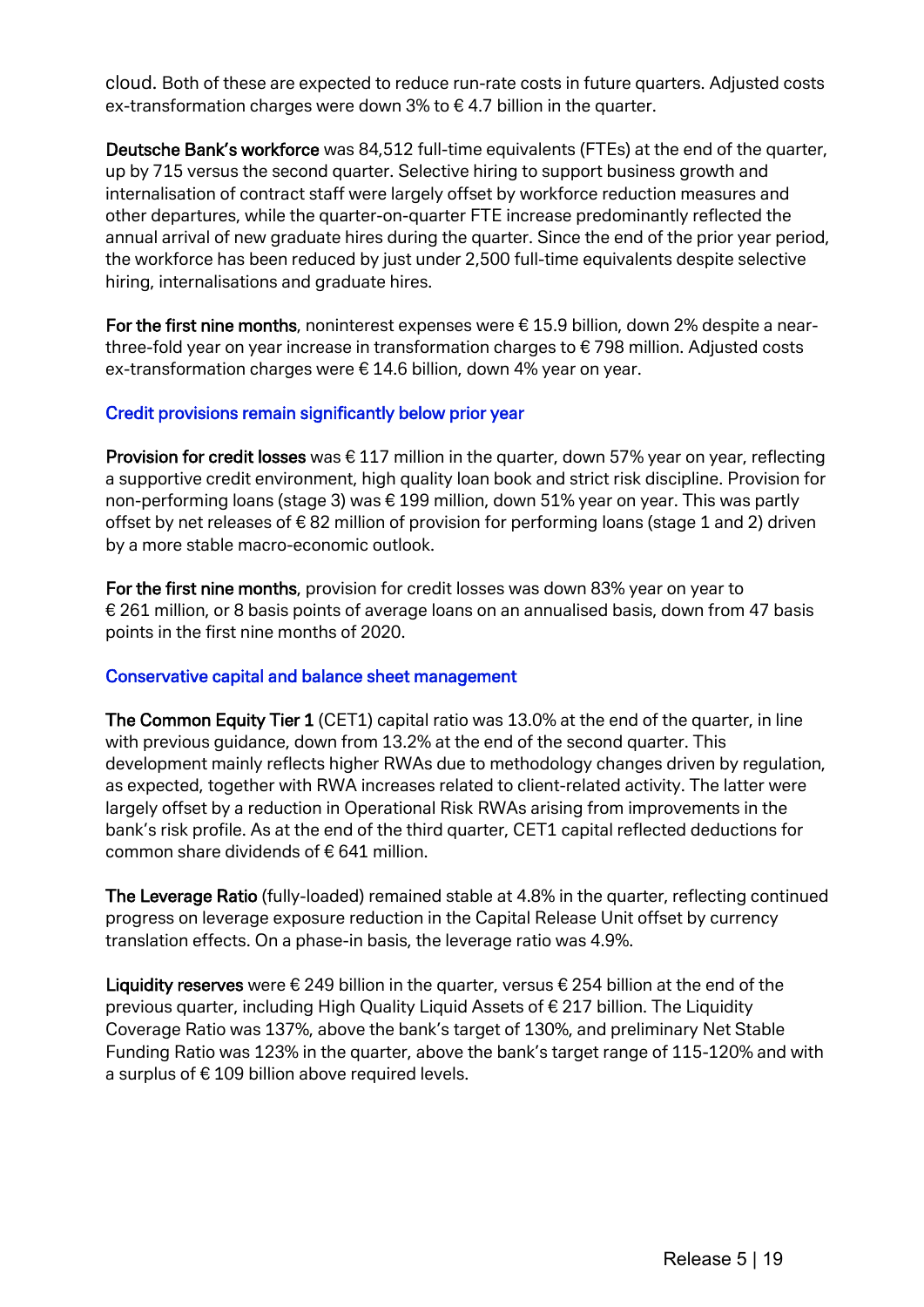#### Sustainable Finance: full year 2021 target exceeded after € 27 billion in third quarter volumes

Cumulative environmental, social and governance (ESG)-related financing and investment volumes reached € 125 billion excluding DWS since the beginning of 2020. This exceeds Deutsche Bank's target of at least € 100 billion by year-end 2021, on a path to the bank's target of at least € 200 billion by year-end 2023.

Third-quarter ESG-related financing and investment volumes were  $\epsilon$  27 billion excluding DWS, in line with the record levels of the previous quarter. The bank's businesses contributed as follows:

- Corporate Bank: € 3 billion in sustainable financing, raising the Corporate Bank's cumulative total to € 18 billion;
- **•** Investment Bank:  $\epsilon$  17 billion in sustainable financing and capital market issuance, bringing the Investment Bank's cumulative total to € 73 billion. In 2021 to date, Deutsche Bank ranked top-five globally in ESG-related debt and sustainability-linked bond issuance as measured by fees, up from 8th in the full year 2020 *(Source: Dealogic);*
- Private Bank: € 5 billion growth in ESG assets under management and a further € 1 billion in new client lending, raising the business's cumulative total to € 34 billion.

Progress in the businesses during the quarter included:

- Acting as bookrunner on four of the six largest ESG bond issues of the quarter as measured by face value (source: *Dealogic*);
- Leading three inaugural sovereign green bonds, notably a £10 billion issue for the UK Debt Management Office, a  $\epsilon$  5 billion inaugural green bond for the Kingdom of Spain;
- Executing the bank's first green repurchase agreement, raising £ 20 million;
- Raising \$200 million through the bank's first green Formosa Bond, which will help fund renewable energy projects and energy efficiency improvements;
- The Corporate Bank further expanded its offering for the German Mittelstand and built out its capability to structure sustainability-linked loans in this segment.
- The Private Bank Germany introduced Blue Economy funds to build resilience in regions most vulnerable to ocean risk.

Deutsche Bank underwent a "Sustainable Procurement Maturity Review" for the first time by EcoVadis, and was rated "proactive". The bank also defined a path to 100% renewable electricity usage for its own operations by 2024 via the use of Energy Attribute Certificates.

*Cumulative ESG volumes include sustainable financing (flow) and investments (stock) in the Corporate Bank, Investment Bank and Private Bank from January 1 2020 to date, as set forth in Deutsche Bank's Sustainability Deep Dive of May 20, 2021. Products in scope include capital market issuance (bookrunner share only), sustainable financing and period-end assets under management. Cumulative volumes and targets do not include ESG assets under management within DWS, which are reported separately by DWS.*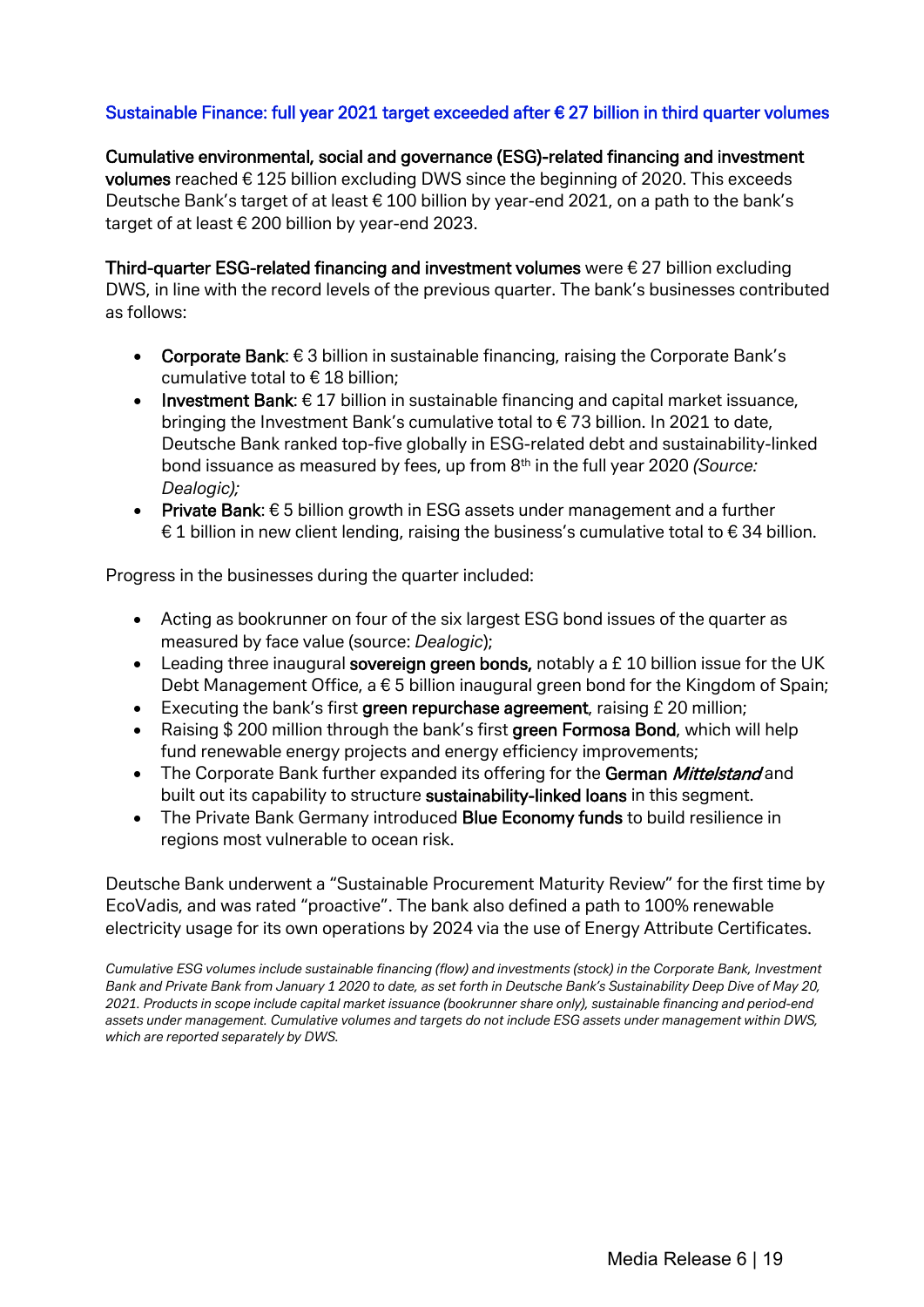# Group results at a glance

|                                                                                                     | Three months ended |                 |                    |                |                 | Nine months ended |                    |                |
|-----------------------------------------------------------------------------------------------------|--------------------|-----------------|--------------------|----------------|-----------------|-------------------|--------------------|----------------|
| in $\notin$ m<br>(unless stated otherwise)                                                          | Sep 30,<br>2021    | Sep 30,<br>2020 | Absolute<br>Change | Change<br>in % | Sep 30,<br>2021 | Sep 30,<br>2020   | Absolute<br>Change | Change<br>in % |
| Net revenues:                                                                                       |                    |                 |                    |                |                 |                   |                    |                |
| Of which:                                                                                           |                    |                 |                    |                |                 |                   |                    |                |
| Corporate Bank (CB)                                                                                 | 1,255              | 1,255           | $\mathbf{1}$       | $\overline{0}$ | 3,798           | 3,920             | (122)              | (3)            |
| Investment Bank (IB)                                                                                | 2,227              | 2,364           | (137)              | (6)            | 7,718           | 7.394             | 324                | 4              |
| Private Bank (PB)                                                                                   | 1,999              | 2,036           | (37)               | (2)            | 6,195           | 6,162             | 32                 | $\mathbf{1}$   |
| Asset Management (AM)                                                                               | 656                | 563             | 93                 | 17             | 1,919           | 1,631             | 288                | 18             |
| Capital Release Unit (CRU)                                                                          | (36)               | (36)            | $\overline{0}$     | (1)            | 21              | (159)             | 181                | N/M            |
| Corporate & Other (C&O)                                                                             | (61)               | (243)           | 182                | (75)           | (140)           | (373)             | 232                | (62)           |
| Total net revenues                                                                                  | 6,040              | 5,938           | 102                | $\overline{2}$ | 19,510          | 18,575            | 935                | 5              |
| Provision for credit losses                                                                         | 117                | 273             | (156)              | (57)           | 261             | 1,540             | (1, 279)           | (83)           |
| Noninterest expenses:                                                                               |                    |                 |                    |                |                 |                   |                    |                |
| Compensation and benefits                                                                           | 2,520              | 2,663           | (142)              | (5)            | 7,703           | 7,997             | (294)              | (4)            |
| General and administrative expenses                                                                 | 2,840              | 2,336           | 504                | 22             | 8,128           | 7,810             | 318                | 4              |
| Impairment of goodwill and other<br>intangible assets                                               | 3                  | $\Omega$        | 3                  | N/M            | 3               | $\Omega$          | 3                  | N/M            |
| Restructuring activities                                                                            | 5                  | 185             | (179)              | (97)           | 107             | 382               | (274)              | (72)           |
| Total noninterest expenses                                                                          | 5,369              | 5,183           | 186                | 4              | 15,941          | 16,189            | (248)              | (2)            |
| Profit (loss) before tax                                                                            | 554                | 482             | 72                 | 15             | 3,308           | 846               | 2,462              | N/M            |
| Income tax expense (benefit)                                                                        | 225                | 173             | 52                 | 30             | 1,114           | 411               | 703                | 171            |
| Profit (loss)                                                                                       | 329                | 309             | 20                 | 6              | 2,194           | 435               | 1,759              | N/M            |
| Profit (loss) attributable to<br>noncontrolling interests<br>Profit (loss) attributable to Deutsche | 23                 | 31              | (8)                | (26)           | 92              | 87                | 5                  | 6              |
| Bank shareholders and additional                                                                    |                    |                 |                    |                |                 |                   |                    |                |
| equity components<br>Profit (loss) attributable to additional                                       | 306                | 278             | 28                 | 10             | 2,102           | 348               | 1,754              | N/M            |
| equity components                                                                                   | 112                | 96              | 16                 | 16             | 308             | 286               | 21                 | 8              |
| Profit (loss) attributable to Deutsche<br>Bank shareholders                                         | 194                | 182             | 12                 | $\overline{7}$ | 1,794           | 62                | 1,732              | N/M            |
| Common Equity Tier 1 capital ratio                                                                  | 13.0%              | 13.3%           | $(0.3)$ ppt        | N/M            | 13.0%           | 13.3%             | $(0.3)$ ppt        | N/M            |
| Leverage ratio (fully loaded)                                                                       | 4.8%               | 4.4%            | $0.3$ ppt          | N/M            | 4.8%            | 4.4%              | $0.3$ ppt          | N/M            |
| Total assets (in € bn) <sup>1</sup>                                                                 | 1,326              | 1,388           | (62)               | (4)            | 1,326           | 1,388             | (62)               | (4)            |
| Loans (gross of allowance for loan                                                                  |                    |                 |                    |                |                 |                   |                    |                |
| losses, in $\in$ bn) <sup>1</sup>                                                                   | 456                | 433             | 24                 | 5              | 456             | 433               | 24                 | 5              |
| Deposits (in $\epsilon$ bn) <sup>1</sup>                                                            | 586                | 575             | 11                 | $\overline{2}$ | 586             | 575               | 11                 | $\overline{2}$ |
| Employees (full-time equivalent) <sup>1</sup>                                                       | 84,512             | 86,984          | (2, 472)           | (3)            | 84,512          | 86,984            | (2, 472)           | (3)            |

N/M – Not meaningful

Prior year segmental information presented in the current structure.

<sup>1</sup> As of quarter end.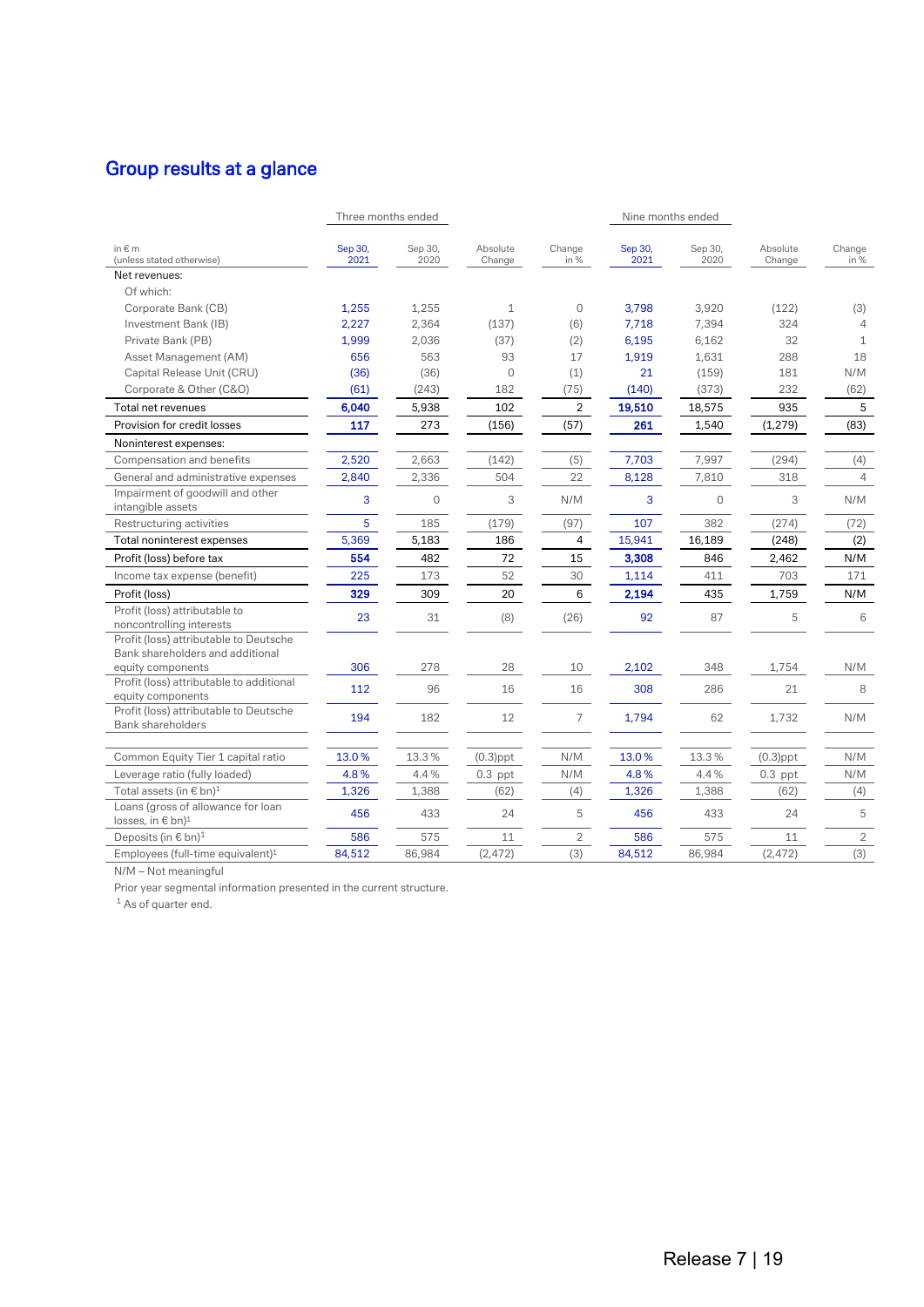# Core Bank results at a glance

|                                                                     | Three months ended |                 |                    |                |                 | Nine months ended |                    |                |
|---------------------------------------------------------------------|--------------------|-----------------|--------------------|----------------|-----------------|-------------------|--------------------|----------------|
| in $\notin$ m<br>(unless stated otherwise)                          | Sep 30,<br>2021    | Sep 30,<br>2020 | Absolute<br>Change | Change<br>in % | Sep 30,<br>2021 | Sep 30,<br>2020   | Absolute<br>Change | Change<br>in % |
| Net revenues:                                                       |                    |                 |                    |                |                 |                   |                    |                |
| Corporate Bank (CB)                                                 | 1,255              | 1,255           | $\mathbf{1}$       | 0              | 3,798           | 3,920             | (122)              | (3)            |
| Investment Bank (IB)                                                | 2,227              | 2,364           | (137)              | (6)            | 7,718           | 7,394             | 324                | $\overline{4}$ |
| Private Bank (PB)                                                   | 1,999              | 2,036           | (37)               | (2)            | 6,195           | 6,162             | 32                 | $\mathbf{1}$   |
| Asset Management (AM)                                               | 656                | 563             | 93                 | 17             | 1,919           | 1,631             | 288                | 18             |
| Corporate & Other (C&O)                                             | (61)               | (243)           | 182                | (75)           | (140)           | (373)             | 232                | (62)           |
| Total net revenues                                                  | 6,076              | 5,974           | 101                | 2              | 19,489          | 18,735            | 754                | 4              |
| Provision for credit losses                                         | 121                | 266             | (145)              | (55)           | 297             | 1,490             | (1, 194)           | (80)           |
| Noninterest expenses:                                               |                    |                 |                    |                |                 |                   |                    |                |
| Compensation and benefits                                           | 2,498              | 2,620           | (122)              | (5)            | 7,606           | 7,856             | (251)              | (3)            |
| General and administrative<br>expenses                              | 2,549              | 1,997           | 552                | 28             | 7,155           | 6,379             | 777                | 12             |
| Impairment of goodwill and other<br>intangible assets               | 3                  | $\Omega$        | 3                  | N/M            | 3               | 0                 | 3                  | N/M            |
| Restructuring activities                                            | 8                  | 183             | (175)              | (96)           | 109             | 379               | (270)              | (71)           |
| Total noninterest expenses                                          | 5,057              | 4,799           | 258                | 5              | 14,873          | 14,615            | 259                | 2              |
| Noncontrolling interests                                            | 0                  | 0               | 0                  | N/M            | 0               | 0                 | (0)                | N/M            |
| Profit (loss) before tax                                            | 898                | 909             | (12)               | (1)            | 4,319           | 2,630             | 1,690              | 64             |
| Total assets (in $\epsilon$ bn) <sup>1</sup>                        | 1,173              | 1,150           | 23                 | $\overline{2}$ | 1,173           | 1,150             | 23                 | $\overline{2}$ |
| Loans (gross of allowance for loan<br>losses, in € bn) <sup>1</sup> | 454                | 429             | 24                 | 6              | 454             | 429               | 24                 | 6              |
| Employees (full-time equivalent) <sup>1</sup>                       | 84,123             | 86,486          | (2, 363)           | (3)            | 84,123          | 86,486            | (2, 363)           | (3)            |

N/M – Not meaningful

Prior year segmental information presented in the current structure.

<sup>1</sup> As of quarter end.

# Segment results in detail

#### Corporate Bank

**Profit before tax** grew 57% year on year to  $\epsilon$  292 million in the third quarter, the Corporate Bank's highest quarterly profit before tax since the launch of Deutsche Bank's transformation programme in 2019. Adjusted profit before tax<sup>1</sup> rose by 33% to  $\epsilon$  317 million. Post-tax RoTE<sup>1</sup> was 7.8%, up from 5.1% in the prior year quarter.

Net revenues were  $\epsilon$  1.3 billion in the quarter, stable year on year, but slightly higher excluding items episodic in nature, which were € 59 million lower year on year due to materially lower portfolio rebalancing actions and recoveries related to credit protection. No specific items impacted revenues in the quarter. The Corporate Bank more than offset interest rate headwinds with business initiatives and further progress on charging agreements, which covered accounts with a value of  $\epsilon$  94 billion by the end of the quarter, up from € 88 billion at the end of the previous quarter. Deposit re-pricing contributed net revenues of  $\epsilon$  96 million during the quarter.

Corporate Treasury Services net revenues were € 755 million, up 1% year on year, as charging agreements and other business initiatives more than offset interest rate headwinds, lower portfolio rebalancing items and lower recoveries related to credit protection.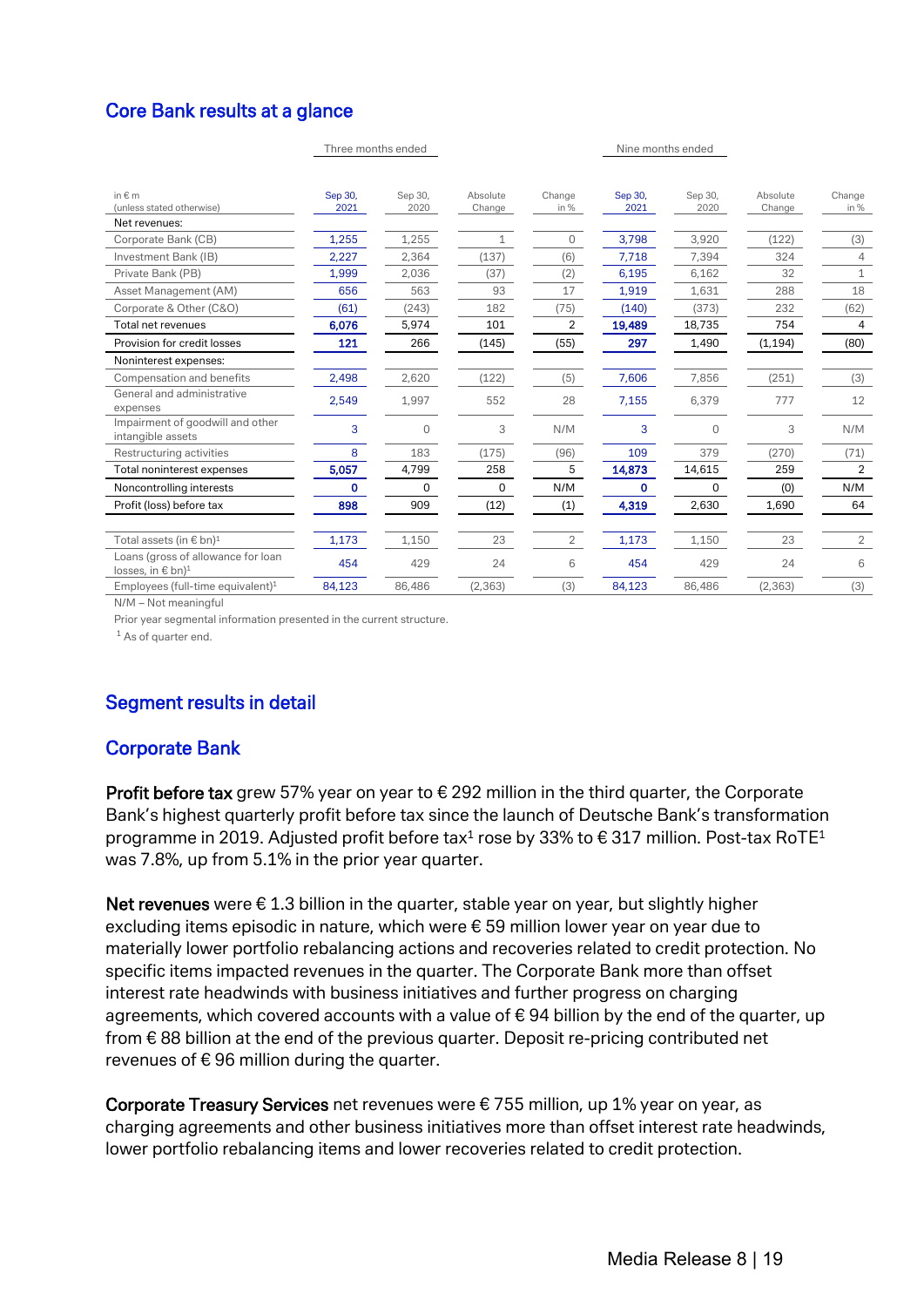Institutional Client Services net revenues were € 326 million, up 2% year on year, driven by underlying business performance. Business Banking net revenues were € 174 million, down 6% year on year, as interest rate headwinds more than offset business growth and progress on charging agreements.

Noninterest expenses were € 973 million, 5% lower year on year, mainly driven by lower restructuring and severance and litigation charges. Adjusted costs ex-transformation charges<sup>1</sup> were  $\epsilon$  947 million, down 1% year on year.

**Provision for credit losses** was a  $\epsilon$  10 million release in the quarter, compared to a provision of € 41 million in the prior year quarter, driven by continued low impairments and releases of stage 1 and stage 2 provisions.

For the first nine months, profit before tax doubled to  $\epsilon$  772 million. Adjusted profit before tax<sup>1</sup> rose by 76% year on year to  $\epsilon$  862 million. This increase was primarily driven by lower credit loss provisions and lower litigation charges, partly offset by a slight decline in revenues. These were lower due to a year on year decline of € 86 million in items episodic in nature including portfolio rebalancing actions, recoveries related to credit protection and other one-time effects, together with currency translation effects. No specific items affected revenues in the period. Post-tax RoTE<sup>1</sup> rose to 7.0%, up from 3.2% in the first nine months of 2020.

|                                                                         | Three months ended |                 |                    |                | Nine months ended |                 |                    |                |  |
|-------------------------------------------------------------------------|--------------------|-----------------|--------------------|----------------|-------------------|-----------------|--------------------|----------------|--|
| in $\notin$ m<br>(unless stated otherwise)                              | Sep 30,<br>2021    | Sep 30,<br>2020 | Absolute<br>Change | Change<br>in % | Sep 30,<br>2021   | Sep 30,<br>2020 | Absolute<br>Change | Change<br>in % |  |
| Net revenues:                                                           |                    |                 |                    |                |                   |                 |                    |                |  |
| <b>Corporate Treasury Services</b>                                      | 755                | 750             | 5                  | 1              | 2,301             | 2,387           | (86)               | (4)            |  |
| <b>Institutional Client Services</b>                                    | 326                | 320             | 7                  | 2              | 952               | 969             | (18)               | (2)            |  |
| <b>Business Banking</b>                                                 | 174                | 185             | (10)               | (6)            | 545               | 564             | (18)               | (3)            |  |
| Total net revenues                                                      | 1,255              | 1,255           |                    | 0              | 3,798             | 3,920           | (122)              | (3)            |  |
| Provision for credit losses                                             | (10)               | 41              | (51)               | N/M            | (50)              | 291             | (341)              | N/M            |  |
| Noninterest expenses:                                                   |                    |                 |                    |                |                   |                 |                    |                |  |
| Compensation and benefits                                               | 352                | 353             | (1)                | (0)            | 1,067             | 1,055           | 12                 | 1              |  |
| General and administrative<br>expenses                                  | 614                | 651             | (37)               | (6)            | 1,985             | 2,158           | (173)              | (8)            |  |
| Impairment of goodwill and other<br>intangible assets                   | 3                  | $\Omega$        | 3                  | N/M            | 3                 | $\Omega$        | 3                  | N/M            |  |
| Restructuring activities                                                | 4                  | 25              | (20)               | (82)           | 21                | 30              | (9)                | (29)           |  |
| Total noninterest expenses                                              | 973                | 1,028           | (55)               | (5)            | 3,076             | 3,243           | (166)              | (5)            |  |
| Noncontrolling interests                                                | 0                  | 0               | 0                  | N/M            | $\mathbf 0$       | 0               | 0                  | N/M            |  |
| Profit (loss) before tax                                                | 292                | 185             | 106                | 57             | 772               | 387             | 386                | 100            |  |
| Total assets (in € bn) <sup>1</sup>                                     | 251                | 246             | 5                  | $\overline{2}$ | 251               | 246             | 5                  | $\overline{2}$ |  |
| Loans (gross of allowance for loan<br>losses, in $\in$ bn) <sup>1</sup> | 119                | 115             | 5                  | $\overline{4}$ | 119               | 115             | 5                  | 4              |  |
| Employees (full-time equivalent) <sup>1</sup>                           | 13,577             | 13,544          | 33                 | $\Omega$       | 13,577            | 13,544          | 33                 | $\circ$        |  |

## Corporate Bank results at a glance

N/M – Not meaningful

Prior year segmental information presented in the current structure.

<sup>1</sup> As of quarter end.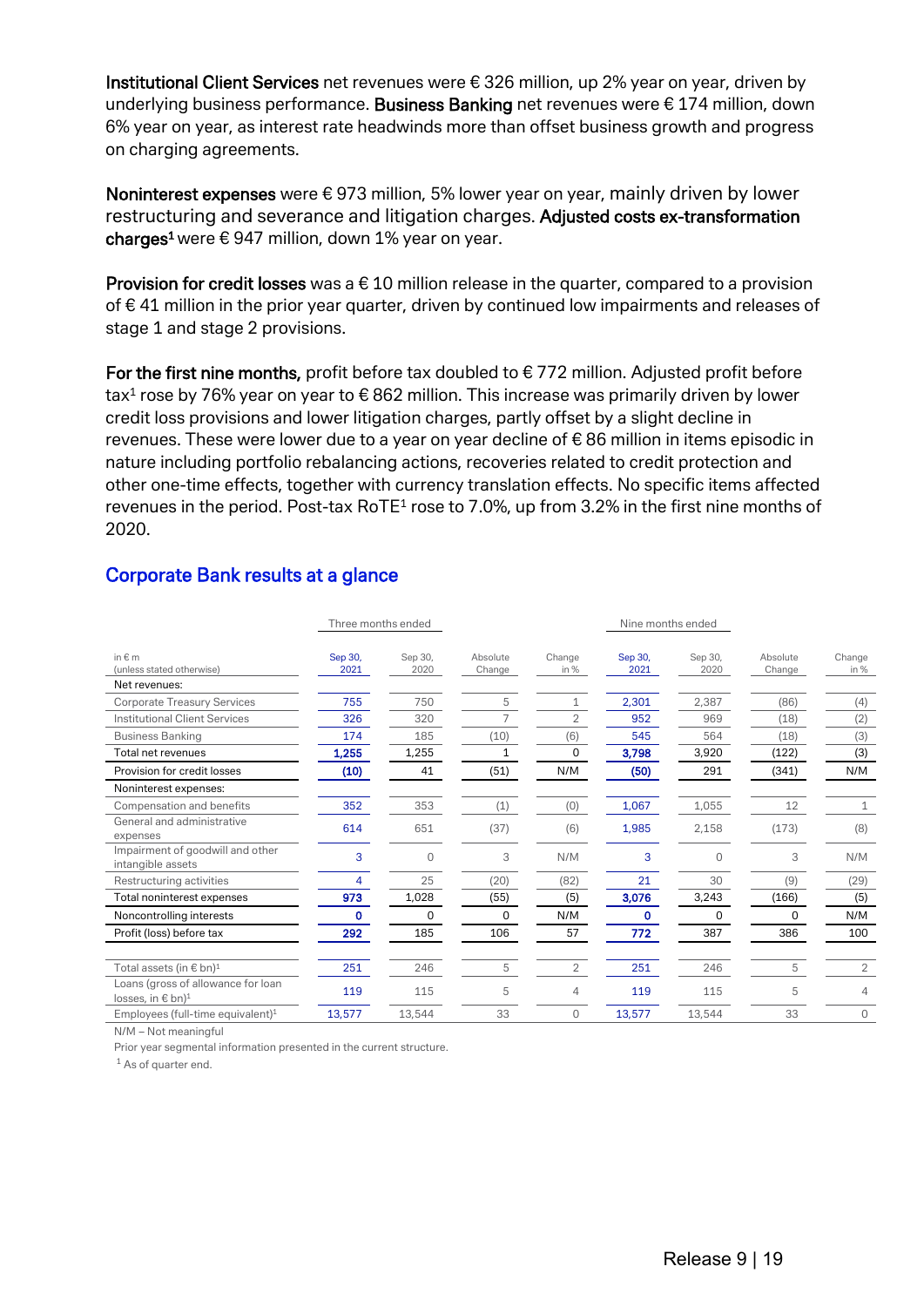#### Investment Bank

Profit before tax was € 861 million in the quarter and Post-Tax RoTE was 9.7%, both lower year on year. This was driven by a decline in revenues compared to the very strong levels of the prior year quarter, which more than offset year on year reductions in noninterest expenses and provision for credit losses.

Third quarter net revenues were  $\epsilon$  2.2 billion, down 6% year on year. This reflected continued normalization of market conditions in trading businesses, partly offset by revenue growth in Financing and Origination & Advisory.

Fixed Income & Currency (FIC) Sales & Trading net revenues were € 1.6 billion, down 12% year on year. Strong growth in Financing revenues was more than offset by year on year declines in Rates, Foreign Exchange and Credit Trading revenues, reflecting further normalisation of trading market conditions and lower levels of volatility, despite solid client activity. Emerging Markets revenues were higher year on year, driven by improved performance across regions.

Origination & Advisory net revenues were  $\epsilon$  648 million, up 22% year on year. Debt Origination revenues were higher, as strong market activity drove significant growth in Leveraged Debt Capital Market revenues which more than offset normalised Investment Grade Debt issuance. Equity Origination revenues were higher, driven by deSPAC activity and share gains in Initial Public Offerings. Advisory revenues were also significantly higher, reflecting continued growth in M&A activity.

Noninterest expenses were  $\epsilon$  1.3 billion for the quarter, down 1% year on year, while adjusted costs ex-transformation charges<sup>1</sup> were down  $3\%$ .

**Provision for credit losses** was  $\in$  37 million in the quarter, or 19 bps of average loans on an annualised basis, down from € 53 million in the third quarter of 2020. Low levels of provisioning benefited from recoveries of COVID 19-related impairments.

For the first nine months, profit before tax rose 32% to  $\epsilon$  3.4 billion, while adjusted profit before tax<sup>1</sup> grew by 35% to  $\epsilon$  3.5 billion. Profit growth was driven by a 4% rise in nine-month net revenues to € 7.7 billion and a 94% reduction in provision for credit losses to € 39 million. These more than offset a 3% rise in nine-month noninterest expenses to  $\epsilon$  4.3 billion which largely reflected a rise in bank levy allocations versus the prior year period. Post-tax RoTE was 13.5%, up from 10.6% in the prior year period.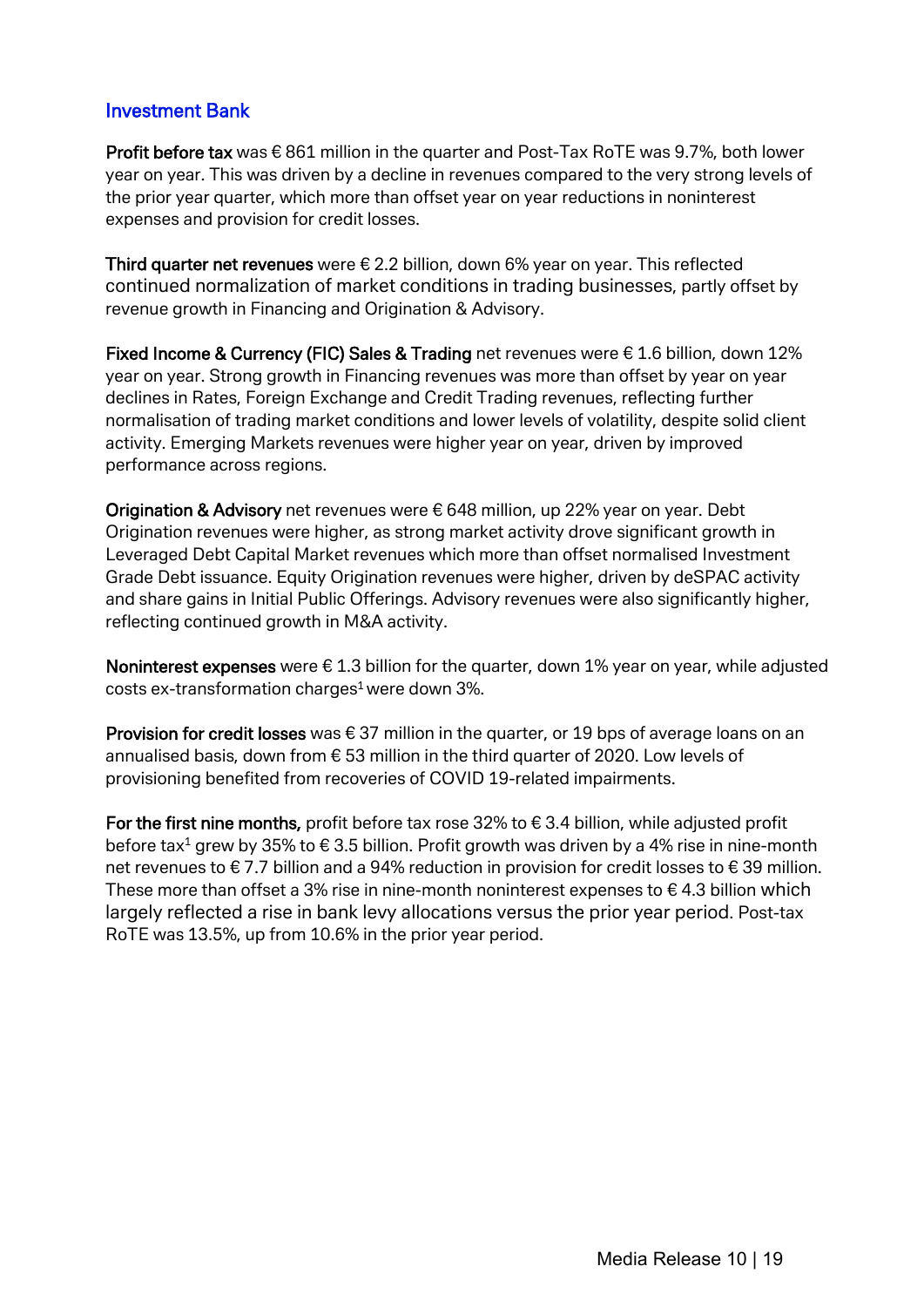#### Investment Bank results at a glance

|                                                                     |             | Three months<br>ended |                |              |          | Nine months ended |                |              |
|---------------------------------------------------------------------|-------------|-----------------------|----------------|--------------|----------|-------------------|----------------|--------------|
|                                                                     |             |                       |                |              |          |                   |                |              |
| in $\notin$ m                                                       | Sep 30,     | Sep 30,               | Absolute       | Change       | Sep 30,  | Sep 30,           | Absolute       | Change       |
| (unless stated otherwise)                                           | 2021        | 2020                  | Change         | in %         | 2021     | 2020              | Change         | in %         |
| Net revenues:                                                       |             |                       |                |              |          |                   |                |              |
| Fixed Income, Currency (FIC) Sales<br>& Trading                     | 1,585       | 1,805                 | (220)          | (12)         | 5,865    | 5,686             | 179            | 3            |
| Debt Origination                                                    | 416         | 372                   | 44             | 12           | 1,200    | 1,185             | 14             | $\mathbf{1}$ |
| <b>Equity Origination</b>                                           | 114         | 95                    | 19             | 20           | 427      | 230               | 197            | 86           |
| Advisory                                                            | 118         | 65                    | 53             | 82           | 299      | 169               | 130            | 77           |
| Origination & Advisory                                              | 648         | 531                   | 117            | 22           | 1,926    | 1,585             | 342            | 22           |
| Other                                                               | (5)         | 29                    | (34)           | N/M          | (73)     | 124               | (197)          | N/M          |
| Total net revenues                                                  | 2,227       | 2,364                 | (137)          | (6)          | 7,718    | 7,394             | 324            | 4            |
| Provision for credit losses                                         | 37          | 53                    | (17)           | (31)         | 39       | 660               | (621)          | (94)         |
| Noninterest expenses:                                               |             |                       |                |              |          |                   |                |              |
| Compensation and benefits                                           | 521         | 562                   | (41)           | (7)          | 1,587    | 1,609             | (22)           | (1)          |
| General and administrative expenses                                 | 821         | 791                   | 30             | 4            | 2,697    | 2,535             | 163            | 6            |
| Impairment of goodwill and other<br>intangible assets               | $\mathbf 0$ | $\Omega$              | $\Omega$       | N/M          | $\Omega$ | $\Omega$          | 0              | N/M          |
| Restructuring activities                                            | (0)         | 4                     | (4)            | N/M          | 12       | 19                | (7)            | (38)         |
| Total noninterest expenses                                          | 1,342       | 1,357                 | (15)           | (1)          | 4,296    | 4,162             | 134            | 3            |
| Noncontrolling interests                                            | (12)        | (0)                   | (12)           | N/M          | (13)     | 5                 | (18)           | N/M          |
| Profit (loss) before tax                                            | 861         | 954                   | (93)           | (10)         | 3,396    | 2,567             | 829            | 32           |
| Total assets (in $\epsilon$ bn) <sup>1</sup>                        | 596         | 592                   | $\overline{4}$ | $\mathbf{1}$ | 596      | 592               | $\overline{4}$ | $\mathbf{1}$ |
| Loans (gross of allowance for loan<br>losses, in € bn) <sup>1</sup> | 80          | 73                    | 7              | 10           | 80       | 73                | 7              | 10           |
| Employees (full-time equivalent) <sup>1</sup>                       | 7,359       | 7.448                 | (89)           | (1)          | 7,359    | 7.448             | (89)           | (1)          |

N/M – Not meaningful

Prior year segmental information presented in the current structure.

 $1$  As of quarter end.

#### Private Bank

The Private Bank reported a profit before tax of  $\epsilon$  158 million and an adjusted profit before tax<sup>1</sup> of € 181 million in the third quarter of 2021.

Net revenues were € 2.0 billion, down 2%, reflecting the aforementioned € 94 million of foregone revenues due to the BGH ruling, partly offset by € 34 million higher revenues related to Sal. Oppenheim workout activities. Revenues excluding the BGH impact and specific items remained stable compared to the prior year quarter. Ongoing headwinds from low interest rates were offset by continued business growth: net new business volumes were € 9 billion in the quarter, including net inflows into investment products of € 5 billion and net new client loans of € 3 billion.

The Private Bank Germany generated net revenues of  $\epsilon$  1.2 billion, down 6%, and up 1% versus the prior year quarter excluding the impact of the BGH ruling. Continued headwinds from deposit margin compression were compensated by growth in loan revenues and in fee income from investment products.

In the International Private Bank, net revenues were € 803 million, up 6% year on year, or up 1% if adjusted for Sal. Oppenheim workout activities. Sustained new business growth in investment products and loans, supported by hires of relationship managers in previous periods, more than offset continued headwinds from lower interest rates.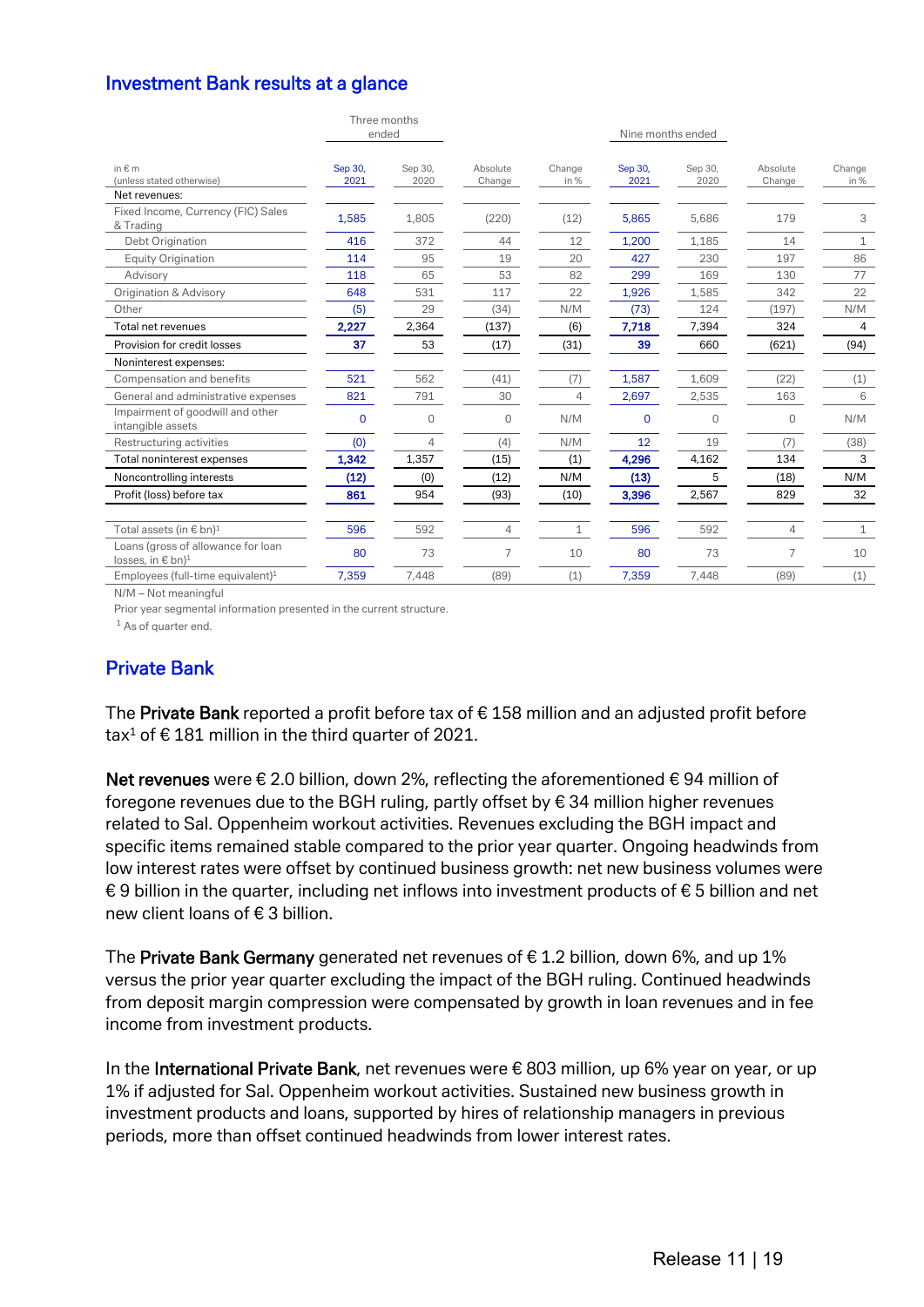Assets under Management increased by  $\epsilon$  6 billion in the quarter to  $\epsilon$  541 billion, driven by net inflows of  $\epsilon$  6 billion, mainly in investment products.

Noninterest expenses were  $\epsilon$  1.7 billion, down 6% versus the prior year quarter, partly reflecting a reduction in transformation-related effects to  $\epsilon$  64 million, down from € 191 million in the prior year period. Adjusted costs ex-transformation charges<sup>1</sup> were  $E$  1.7 billion, essentially flat as continued savings from transformation initiatives including workforce reductions were offset by higher technology spend, higher internal service cost allocations and increased costs relating to deposit protection schemes.

**Provision for credit losses** was  $\epsilon$  92 million, 15 basis points of average loans and down 47% year on year, benefiting from a release of a management overlay related to moratoria, tight risk discipline and a high quality loan book.

For the first nine months, profit before tax was  $\epsilon$  417 million, versus a loss before tax of € 114 million in the prior year period which was impacted by COVID-19 and higher charges related to the execution of strategic objectives. Adjusted profit before tax<sup>1</sup> was  $\epsilon$  561 million in the first nine months of 2021, up 90% year on year, despite the negative impacts of more than € 300 million from the BGH ruling, driven by lower provision for credit losses and continued cost savings.

New business growth for the first nine months was  $\epsilon$  38 billion, well ahead of the Private Bank's full-year target of over € 30 billion, and included € 22 billion in net inflows of investment products and  $\epsilon$  11 billion in net new client loans.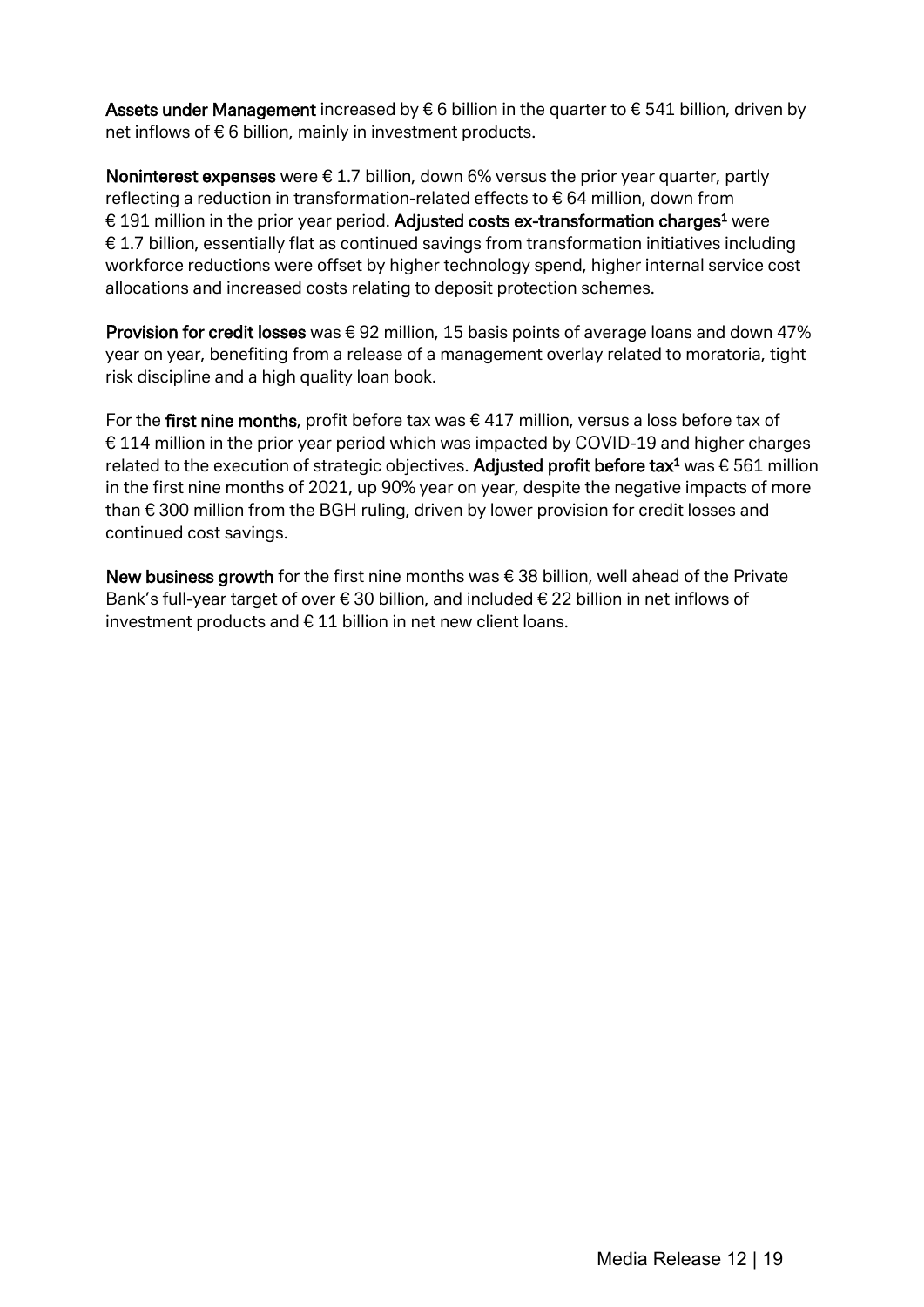## Private Bank results at a glance

|                                                                         |                 | Three months ended |                    |                |                 | Nine months ended |                    |                |
|-------------------------------------------------------------------------|-----------------|--------------------|--------------------|----------------|-----------------|-------------------|--------------------|----------------|
| in $\notin$ m<br>(unless stated otherwise)<br>Net revenues:             | Sep 30,<br>2021 | Sep 30,<br>2020    | Absolute<br>Change | Change<br>in % | Sep 30,<br>2021 | Sep 30,<br>2020   | Absolute<br>Change | Change<br>in % |
| Private Bank Germany                                                    | 1,196           | 1,276              | (81)               | (6)            | 3,741           | 3,818             | (77)               | (2)            |
| International Private Bank                                              | 803             | 759                | 43                 | 6              | 2,454           | 2,344             | 110                | 5              |
| IPB Personal Banking <sup>1</sup>                                       | 224             | 228                | (5)                | (2)            | 681             | 650               | 31                 | 5              |
| IPB Private Banking and Wealth<br>Management <sup>2</sup>               | 579             | 531                | 48                 | 9              | 1,773           | 1,694             | 79                 | 5              |
| Total net revenues                                                      | 1,999           | 2,036              | (37)               | (2)            | 6,195           | 6,162             | 32                 | $\mathbf{1}$   |
| Of which:                                                               |                 |                    |                    |                |                 |                   |                    |                |
| Net interest income                                                     | 1,149           | 1,186              | (38)               | (3)            | 3,468           | 3,505             | (37)               | (1)            |
| Commissions and fee income                                              | 735             | 741                | (5)                | (1)            | 2.361           | 2,265             | 96                 | $\Delta$       |
| Remaining income                                                        | 114             | 109                | 6                  | 5              | 365             | 392               | (26)               | (7)            |
| Provision for credit losses                                             | 92              | 174                | (82)               | (47)           | 307             | 538               | (231)              | (43)           |
| Noninterest expenses:                                                   |                 |                    |                    |                |                 |                   |                    |                |
| Compensation and benefits                                               | 692             | 728                | (35)               | (5)            | 2,093           | 2,194             | (101)              | (5)            |
| General and administrative expenses                                     | 1,053           | 982                | 72                 | $\overline{7}$ | 3.303           | 3,226             | 76                 | $\overline{2}$ |
| Impairment of goodwill and other<br>intangible assets                   | 0               | 0                  | 0                  | N/M            | $\mathbf 0$     | $\mathbf{0}$      | $\mathbf{0}$       | N/M            |
| Restructuring activities                                                | 3               | 151                | (148)              | (98)           | 74              | 318               | (243)              | (77)           |
| Total noninterest expenses                                              | 1,749           | 1,861              | (112)              | (6)            | 5,470           | 5,738             | (268)              | (5)            |
| Noncontrolling interests                                                | $\mathbf 0$     | 0                  | (0)                | (93)           | 0               | 0                 | 0                  | 32             |
| Profit (loss) before tax                                                | 158             | 0                  | 157                | N/M            | 417             | (114)             | 531                | N/M            |
| Total assets (in $\epsilon$ bn) <sup>3</sup>                            | 308             | 283                | 25                 | 9              | 308             | 283               | 25                 | 9              |
| Loans (gross of allowance for loan<br>losses, in $\in$ bn) <sup>3</sup> | 250             | 234                | 16                 | 7              | 250             | 234               | 16                 | 7              |
| Assets under Management (in € bn) <sup>3</sup>                          | 541             | 477                | 65                 | 14             | 541             | 477               | 65                 | 14             |
| Net flows (in € bn)                                                     | 6               | 5                  | 1                  | 28             | 27              | 11                | 15                 | 136            |
| Employees (full-time equivalent) <sup>3</sup>                           | 28,927          | 30,684             | (1,757)            | (6)            | 28,927          | 30,684            | (1,757)            | (6)            |

N/M – Not meaningful

Prior year segmental information presented in the current structure.

<sup>1</sup> Including small businesses in Italy, Spain and India. <sup>2</sup> Including small & mid caps in Italy, Spain and India <sup>3</sup>As of quarter end.

#### Asset Management

Profit before tax was  $\epsilon$  193 million in the third quarter, up 18% year on year, and post-tax RoTE was 26.6%. Adjusted profit before tax<sup>1</sup> increased 16% to  $\epsilon$  198 million.

Net revenues were  $\epsilon$  656 million, a 17% increase over the prior year period, mainly reflecting growth in management fees driven by positive market developments and six consecutive quarters of net inflows.

Noninterest expenses were  $\epsilon$  412 million in the third quarter, up 16% year on year. Adjusted costs ex-transformation charges<sup>1</sup> were  $\epsilon$  406 million, up 17%. This increase mainly reflected higher variable compensation costs, higher asset servicing service costs driven by growth in Assets under Management and investments in growth initiatives. The cost/income ratio was 63% in the quarter, in line with the prior year period.

Net inflows were  $\epsilon$  12 billion in the third quarter, reflecting significant inflows across all three product pillars, Active, Passive and Alternatives, and all regions.

Assets under Management grew by  $\epsilon$  21 billion during the quarter to a record  $\epsilon$  880 billion, reflecting strong net inflows and supportive exchange rate movements, together with a slight positive impact from market developments.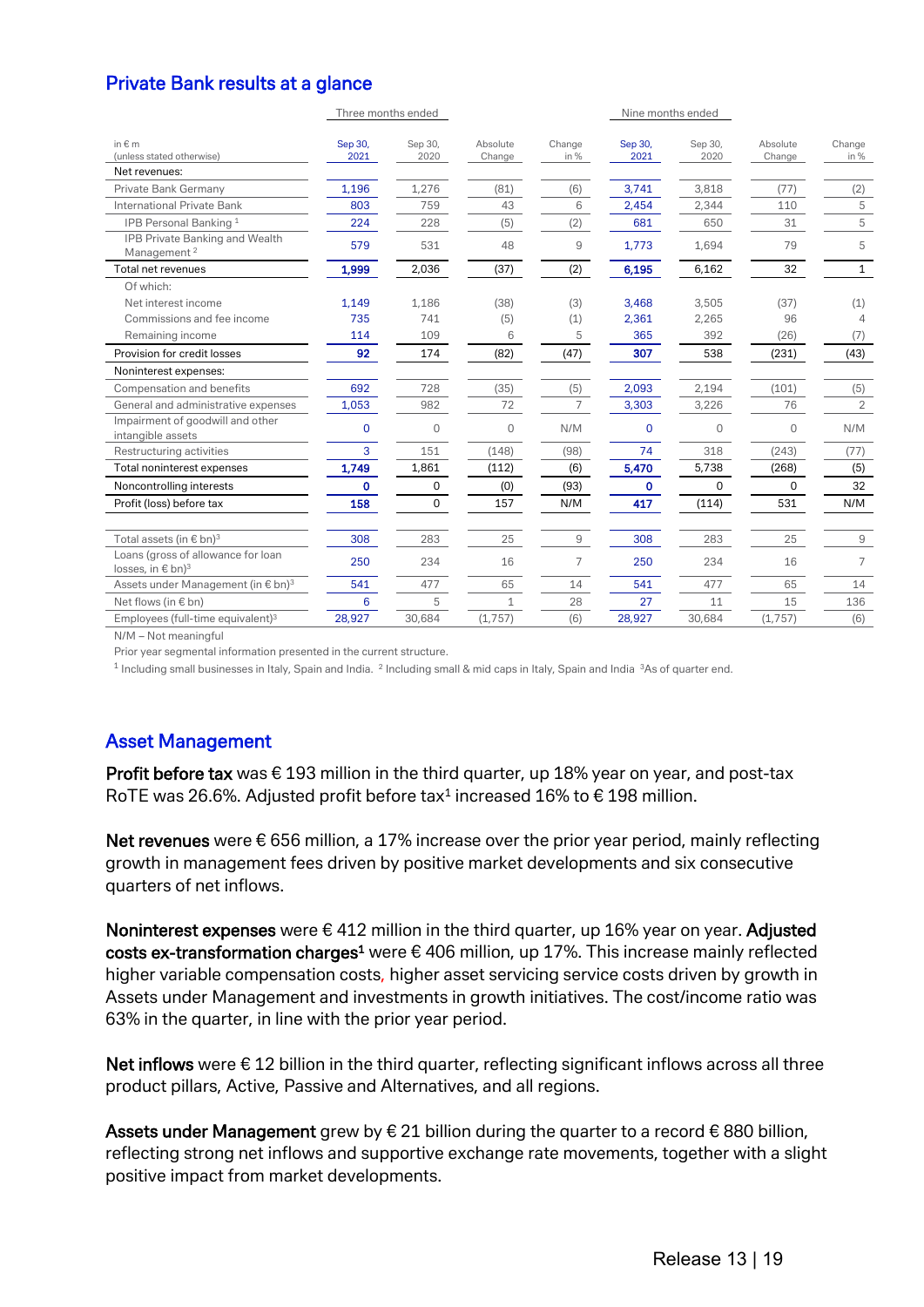For the first nine months of 2021, Asset Management reported a profit before tax of  $\epsilon$  556 million, up 44% versus € 387 million for the same period in 2020. The increase is mainly attributable to significant growth in revenues from management fees driven by favourable market developments and net inflows, as well as other revenues, due to a favourable year on year development in the fair value of guarantees and other mark-to-market valuations together with an increased contribution from DWS's stake in the Chinese asset management company, Harvest Fund Management. Net inflows reached a record level of € 33 billion in the first nine months of 2021 and Assets under Management grew by  $\epsilon$  87 billion during this period.

|                                                       | Three months<br>ended |                    |                    |                | Nine months ended  |                    |                    |                |
|-------------------------------------------------------|-----------------------|--------------------|--------------------|----------------|--------------------|--------------------|--------------------|----------------|
| in $\notin$ m<br>(unless stated otherwise)            | Sep<br>30,<br>2021    | Sep<br>30.<br>2020 | Absolute<br>Change | Change<br>in % | Sep<br>30.<br>2021 | Sep<br>30.<br>2020 | Absolute<br>Change | Change<br>in % |
| Net revenues:                                         |                       |                    |                    |                |                    |                    |                    |                |
| Management Fees                                       | 609                   | 524                | 85                 | 16             | 1,740              | 1,585              | 155                | 10             |
| Performance and transaction fees                      | 27                    | 20                 | 7                  | 37             | 85                 | 57                 | 28                 | 50             |
| Other                                                 | 20                    | 18                 | $\mathbf{1}$       | 6              | 93                 | (12)               | 104                | N/M            |
| Total net revenues                                    | 656                   | 563                | 93                 | 17             | 1,919              | 1,631              | 288                | 18             |
| Provision for credit losses                           | (0)                   | $\overline{2}$     | (2)                | N/M            | 1                  | 2                  | (1)                | (38)           |
| Noninterest expenses:                                 |                       |                    |                    |                |                    |                    |                    |                |
| Compensation and benefits                             | 193                   | 182                | 11                 | 6              | 611                | 558                | 53                 | 10             |
| General and administrative expenses                   | 219                   | 173                | 46                 | 27             | 599                | 559                | 40                 | $\overline{7}$ |
| Impairment of goodwill and other<br>intangible assets | $\Omega$              | $\mathbf 0$        | 0                  | N/M            | 0                  | $\Omega$           | (0)                | N/M            |
| Restructuring activities                              | (0)                   | (1)                | 0                  | (90)           | $\overline{2}$     | 10                 | (8)                | (82)           |
| Total noninterest expenses                            | 412                   | 354                | 58                 | 16             | 1,212              | 1,127              | 85                 | 8              |
| Noncontrolling interests                              | 51                    | 44                 | 7                  | 16             | 149                | 114                | 34                 | 30             |
| Profit (loss) before tax                              | 193                   | 163                | 30                 | 18             | 556                | 387                | 169                | 44             |
|                                                       |                       |                    |                    |                |                    |                    |                    |                |
| Total assets (in $\epsilon$ bn) <sup>1</sup>          | 10                    | 10                 | 0                  | $\overline{4}$ | 10                 | 10                 | 0                  | $\overline{4}$ |
| Assets under Management (in € bn) <sup>1</sup>        | 880                   | 759                | 121                | 16             | 880                | 759                | 121                | 16             |
| Net flows (in $\notin$ bn)                            | 12                    | 11                 | $\mathbf{1}$       | N/M            | 33                 | 17                 | 16                 | N/M            |
| Employees (full-time equivalent) <sup>1</sup>         | 4,041                 | 3,882              | 159                | 4              | 4,041              | 3,882              | 159                | $\overline{4}$ |

#### Asset Management results at a glance

N/M – Not meaningful

Prior year segmental information presented in the current structure.

<sup>1</sup> As of quarter end.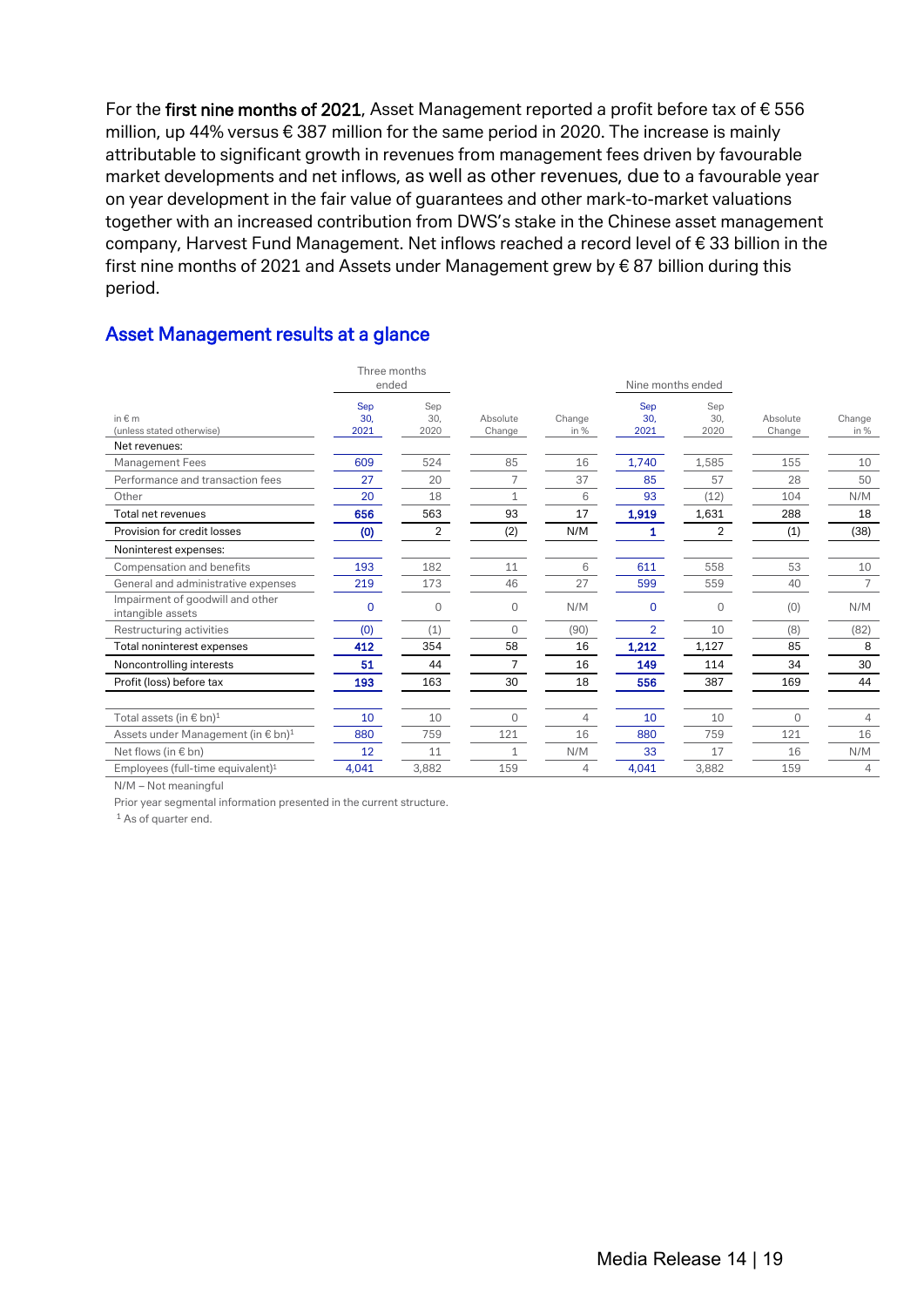#### Corporate & Other

Corporate & Other reported a loss before tax of  $\epsilon$  605 million in the third quarter of 2021, compared to a loss before tax of € 393 million in the prior year quarter.

Net revenues were negative € 61 million compared to negative € 243 million in the third quarter 2020. This was principally driven by a positive contribution of  $\epsilon$  65 million in valuation and timing differences, mainly from cross currency funding structures and interest rate basis effects, compared to a negative contribution of  $\epsilon$  177 million in the prior year period. Net revenues relating to funding and liquidity were negative  $\epsilon$  47 million, versus negative € 24 million in the prior year quarter.

Noninterest expenses were  $\epsilon$  581 million in the quarter, compared to  $\epsilon$  199 million in the prior year quarter. The increase was primarily driven by  $\epsilon$  495 million of transformation related expenses booked in Corporate & Other in the quarter, partly related to a contract settlement and software impairments, principally triggered by the bank's migration to the cloud. Expenses associated with shareholder activities as defined in the OECD Transfer Pricing guidelines not allocated to the business divisions were  $\epsilon$  94 million, versus  $\epsilon$  107 million in the prior year quarter.

Noncontrolling interests are reversed in Corporate & Other after deduction from the divisional profit before taxes. These amounted to  $\epsilon$  39 million in the quarter, compared to  $\epsilon$  44 million in the prior year period, mainly related to DWS.

In the first nine months of 2021, C&O's loss before tax was € 822 million, compared to a loss before tax of € 597 million in the prior year period. The increase in the loss before tax was principally driven by the higher transformation-related expenses. Contribution from valuation and timing differences was positive in the first nine months of 2021, compared to a negative contribution in the prior year period.

#### Corporate & Other results at a glance

|                                                       | Three months ended |                 |                    |                |                 |                 |                    |                |
|-------------------------------------------------------|--------------------|-----------------|--------------------|----------------|-----------------|-----------------|--------------------|----------------|
| in $\notin$ m<br>(unless stated otherwise)            | Sep 30,<br>2021    | Sep 30,<br>2020 | Absolute<br>Change | Change<br>in % | Sep 30,<br>2021 | Sep 30,<br>2020 | Absolute<br>Change | Change<br>in % |
| Net revenues                                          | (61)               | (243)           | 182                | (75)           | (140)           | (373)           | 232                | (62)           |
| Provision for credit losses                           |                    | (5)             |                    | N/M            | (1)             | (1)             | (0)                | 28             |
| Noninterest expenses:                                 |                    |                 |                    |                |                 |                 |                    |                |
| Compensation and benefits                             | 741                | 795             | (54)               | (7)            | 2,248           | 2,442           | (195)              | (8)            |
| General and administrative expenses                   | (160)              | (599)           | 440                | (73)           | (1, 429)        | (2,101)         | 672                | (32)           |
| Impairment of goodwill and other<br>intangible assets | $\Omega$           | $\Omega$        | $\Omega$           | N/M            | $\Omega$        | 0               | 0                  | N/M            |
| Restructuring activities                              | (0)                | 3               | (3)                | N/M            | (0)             | 3               | (3)                | N/M            |
| Total noninterest expenses                            | 581                | 199             | 382                | 193            | 818             | 344             | 474                | 138            |
| Noncontrolling interests                              | (39)               | (44)            | 5                  | (12)           | (135)           | (119)           | (16)               | 14             |
| Profit (loss) before tax                              | (605)              | (393)           | (212)              | 54             | (822)           | (597)           | (226)              | 38             |
| Employees (full-time equivalent) <sup>1</sup>         | 30,219             | 30,928          | (709)              | (2)            | 30,219          | 30,928          | (709)              | (2)            |

N/M – Not meaningful

Prior year segmental information presented in the current structure.

<sup>1</sup> As of quarter end.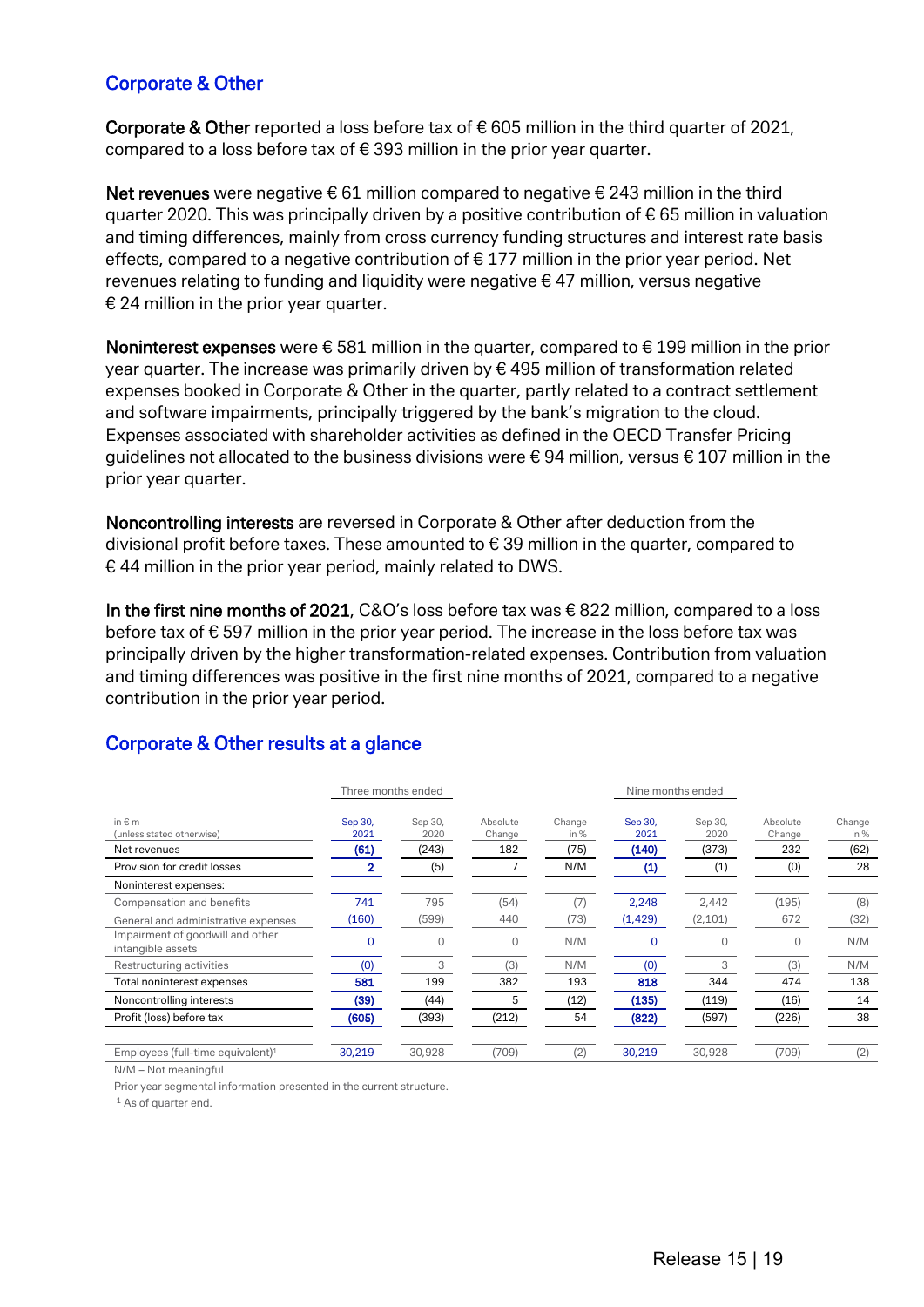## Capital Release Unit

The Capital Release Unit reported a loss before tax of  $\epsilon$  344 million in the quarter, significantly lower than the loss before tax of  $\epsilon$  427 million in the prior year quarter. This improvement was driven primarily by lower non-interest expenses.

Noninterest expenses were  $\epsilon$  312 million, a reduction of 19% versus the prior year quarter, including lower service cost allocations and lower compensation and non-compensation costs. Adjusted costs ex-transformation charges declined by 27% to € 244 million in the quarter.

Net revenues were  $\epsilon$  36 million negative in the quarter, flat year on year, reflecting funding, risk management and the impacts of portfolio reduction, partly offset by positive revenues from Prime Finance cost recovery.

The Unit reduced leverage exposure by  $\epsilon$  10 billion to  $\epsilon$  61 billion in the quarter, due to continued progress in portfolio reduction together with Prime Finance reductions.

RWAs were reduced to  $\epsilon$  30 billion at the end of the quarter, ahead of the Unit's year-end 2022 target of € 32 billion, and comprising € 22 billion of Operational Risk RWAs and € 8 billion of Credit and Market Risk RWAs.

Since its inception after the second quarter of 2019, the Capital Release Unit has reduced leverage exposure by 76% or € 188 billion and RWAs by 53% or € 34 billion.

For the first nine months, the Capital Release Unit reported a loss before tax of  $\epsilon$  1.0 billion, a reduction of 43% versus the € 1.8 billion loss before tax in the first nine months of 2020. This improvement was driven largely by a 32% year on year reduction in noninterest expenses to  $\epsilon$  1. 1 billion, while adjusted costs ex-transformation charges were reduced by 37% to € 901 million. Net revenues were  $\epsilon$  21 million for the first nine months, an improvement of € 181 million versus the first nine months of 2020.

| Three months<br>ended                                 |                    |                    | Nine months ended  |                |                 |                 |                    |                       |  |  |
|-------------------------------------------------------|--------------------|--------------------|--------------------|----------------|-----------------|-----------------|--------------------|-----------------------|--|--|
| in $\notin$ m<br>(unless stated otherwise)            | Sep<br>30,<br>2021 | Sep<br>30.<br>2020 | Absolute<br>Change | Change<br>in % | Sep 30,<br>2021 | Sep 30,<br>2020 | Absolute<br>Change | Change<br>in %<br>N/M |  |  |
| Net revenues                                          | (36)               | (36)               | 0                  | (1)            | 21              | (159)           | 181                |                       |  |  |
| Provision for credit losses                           | (3)                |                    | (11)               | N/M            | (35)            | 50              | (85)               | N/M                   |  |  |
| Noninterest expenses:                                 |                    |                    |                    |                |                 |                 |                    |                       |  |  |
| Compensation and benefits                             | 23                 | 43                 | (21)               | (48)           | 97              | 140             | (43)               | (31)                  |  |  |
| General and administrative expenses                   | 292                | 339                | (47)               | (14)           | 972             | 1,431           | (459)              | (32)                  |  |  |
| Impairment of goodwill and other<br>intangible assets | O                  | $\Omega$           | 0                  | N/M            | 0               | 0               | 0                  | N/M                   |  |  |
| Restructuring activities                              | (3)                | $\overline{2}$     | (5)                | N/M            | (2)             | 3               | (4)                | N/M                   |  |  |
| Total noninterest expenses                            | 312                | 384                | (72)               | (19)           | 1,068           | 1,574           | (506)              | (32)                  |  |  |
| Noncontrolling interests                              | 0                  | $\Omega$           | 0                  | N/M            | 0               | (0)             | 0                  | N/M                   |  |  |
| Profit (loss) before tax                              | (344)              | (427)              | 83                 | (19)           | (1,011)         | (1,784)         | 772                | (43)                  |  |  |
| Total assets (in € bn) $^1$                           | 153                | 238                | (85)               | (36)           | 153             | 238             | (85)               | (36)                  |  |  |
| Employees (full-time equivalent) $1$                  | 389                | 498                | (109)              | (22)           | 389             | 498             | (109)              | (22)                  |  |  |

# Capital Release Unit results at a glance

N/M – Not meaningful

Prior year segmental information presented in the current structure.

<sup>1</sup> As of quarter end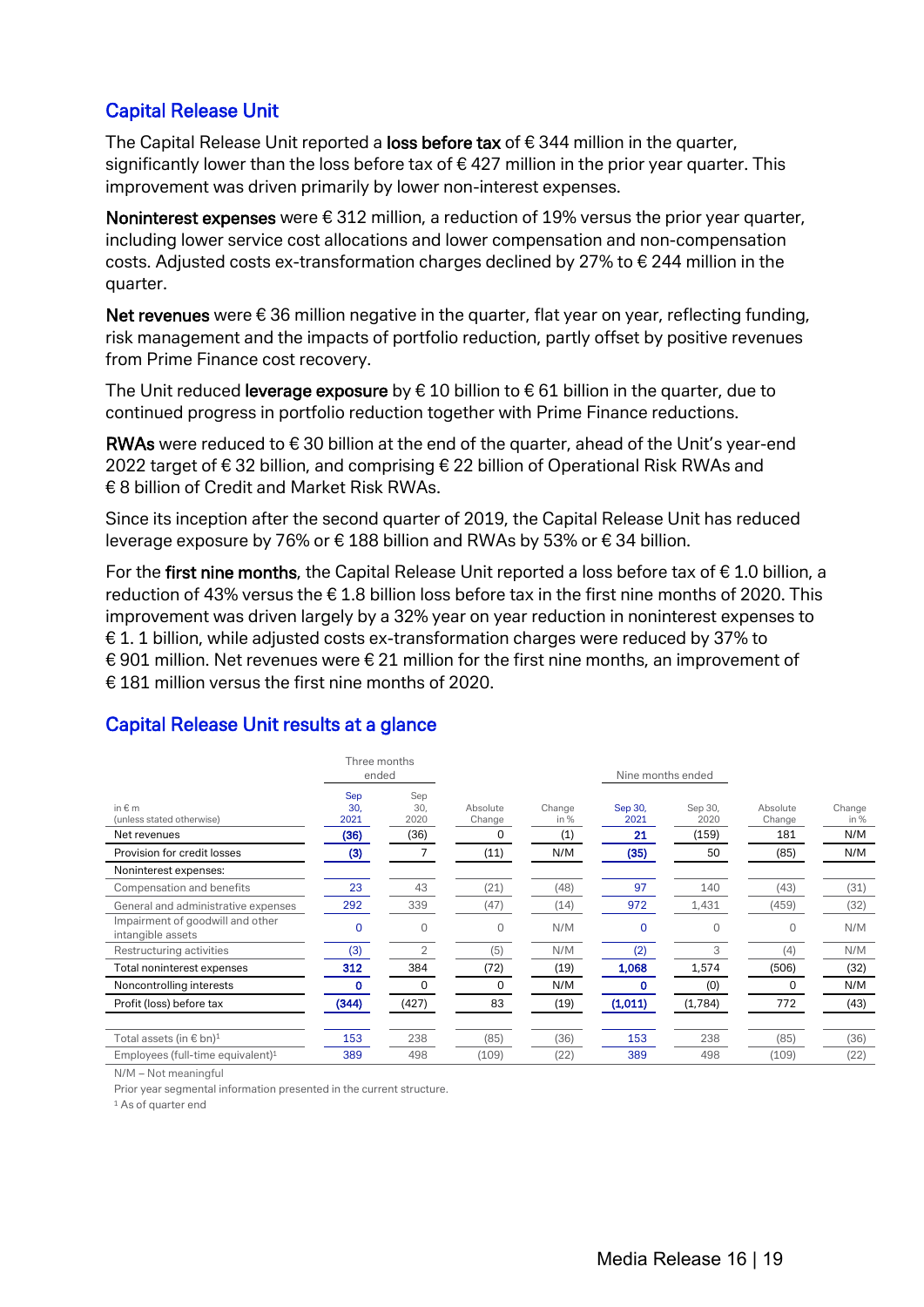For further information please contact:

Deutsche Bank AG Media Contacts

Sebastian Kraemer-Bach Christian Streckert Phone: +49 69 910 43330 Phone: +49 69 910 38079 Email: [sebastian.kraemer-bach@db.com](mailto:sebastian.kraemer-bach@db.com) Email: [christian.streckert@db.com](mailto:christian.streckert@db.com)

Charlie Olivier Phone: +44 20 7545 7866 Email: charlie.olivier@db.com

Investor Relations +49 800 910-8000 (Frankfurt) db.ir@db.com

#### Analyst call

An analyst call to discuss third quarter 2021 financial results will take place at 13:00 CEST today. An Earnings Report, Financial Data Supplement (FDS), presentation and audio webcast for the analyst conference call are available at: [www.db.com/quarterly-results](http://www.db.com/quarterly-results)

A fixed income investor call will take place on, October 29, 2021, at 14:00 CEST. This conference call will be transmitted via internet: [www.db.com/quarterly-results](http://www.db.com/quarterly-results)

#### **About Deutsche Bank**

Deutsche Bank provides retail and private banking, corporate and transaction banking, lending, asset and wealth management products and services as well as focused investment banking to private individuals, small and medium-sized companies, corporations, governments and institutional investors. Deutsche Bank is the leading bank in Germany with strong European roots and a global network.

#### Forward-looking statements contain risks

This release contains forward-looking statements. Forward-looking statements are statements that are not historical facts; they include statements about our beliefs and expectations and the assumptions underlying them. These statements are based on plans, estimates and projections as they are currently available to the management of Deutsche Bank. Forward-looking statements therefore speak only as of the date they are made, and we undertake no obligation to update publicly any of them in light of new information or future events.

By their very nature, forward-looking statements involve risks and uncertainties. A number of important factors could therefore cause actual results to differ materially from those contained in any forward-looking statement. Such factors include the conditions in the financial markets in Germany, in Europe, in the United States and elsewhere from which we derive a substantial portion of our net revenues and in which we hold a substantial portion of our assets, the development of asset prices and market volatility, potential defaults of borrowers or trading counterparties, the implementation of our strategic initiatives, the reliability of our risk management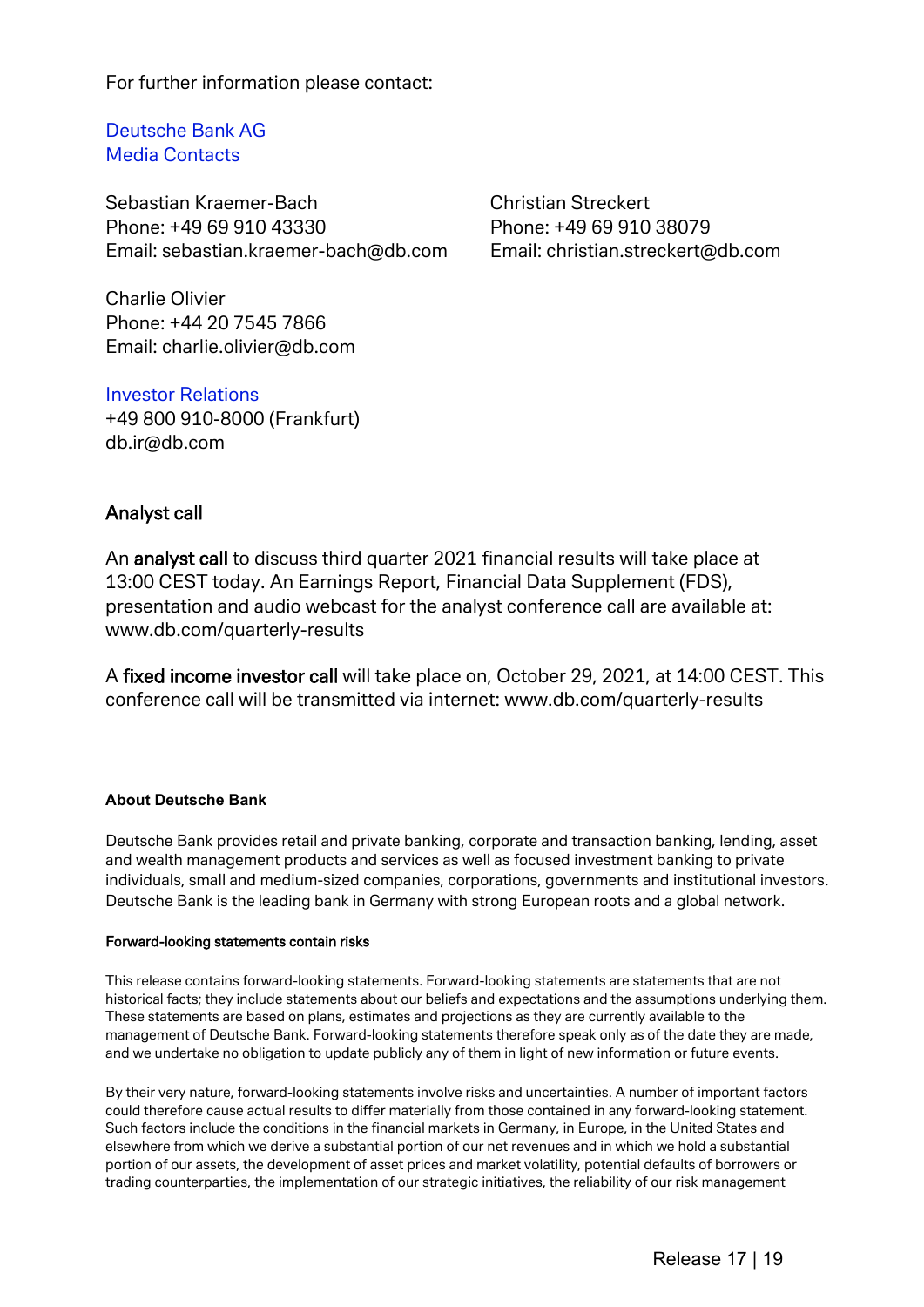policies, procedures and methods, and other risks referenced in our filings with the U.S. Securities and Exchange Commission. Such factors are described in detail in our SEC Form 20-F of March 12, 2021 under the heading "Risk Factors" and in the "Risks and Opportunities" section of our Annual Report. Copies of these documents are readily available upon request or can be downloaded from [www.db.com/ir.](http://www.db.com/ir) 

#### Basis of Accounting

Results are prepared in accordance with International Financial Reporting Standards (IFRS) as issued by the International Accounting Standards Board ("IASB") and endorsed by the European Union ("EU"), including, from 2020, application of portfolio fair value hedge accounting for non-maturing deposits and fixed rate mortgages with pre-payment options (the "EU carve-out"). Fair value hedge accounting under the EU carve-out is employed to minimize the accounting exposure to both positive and negative moves in interest rates in each tenor bucket thereby reducing the volatility of reported revenue from Treasury activities.

For the three-month period ended September 30, 2021, application of the EU carve out had a positive impact of  $\epsilon$ 45 million on profit before taxes and of € 28 million on profit. For the same time period in 2020 the application of the EU carve out had a negative impact of € 12 million on profit before taxes and of € 9 million on profit. For the nine-month period ended September 30, 2021, application of the EU carve out had a negative impact of € 276 million on profit before taxes and of € 187 million on profit. For the same time period in 2020 the application of the EU carve out had a positive impact of € 65 million on profit before taxes and of € 38 million on profit.

The Group's regulatory capital and ratios thereof are also reported on the basis of the EU carve out version of IAS 39. For the nine-month period ended September 30, 2021, application of the EU carve out had a negative impact on the CET1 capital ratio of about 5 basis points and a positive impact of about 1 basis point for the nine-month period ended September 30, 2020. In any given period, the net effect of the EU carve-out can be positive or negative, depending on the fair market value changes in the positions being hedged and the hedging instruments.

#### Use of Non-GAAP Financial Measures

This report and other documents we have published or may publish contain non-GAAP financial measures. Non-GAAP financial measures are measures of our historical or future performance, financial position or cash flows that contain adjustments that exclude or include amounts that are included or excluded, as the case may be, from the most directly comparable measure calculated and presented in accordance with IFRS in our financial statements. Examples of our non-GAAP financial measures, and the most directly comparable IFRS financial measures, are as follows:

| <b>Non-GAAP Financial Measure</b>                                                                                                                                                          | <b>Most Directly Comparable IFRS Financial Measure</b> |
|--------------------------------------------------------------------------------------------------------------------------------------------------------------------------------------------|--------------------------------------------------------|
| Adjusted Profit (loss) before tax, Profit (loss)<br>attributable to Deutsche Bank shareholders, Profit<br>(loss) attributable to Deutsche Bank shareholders<br>after AT1 coupon            | Profit (loss) before tax                               |
| Revenues excluding specific items, Revenues on a<br>currency-adjusted basis, Revenues adjusted for<br>foregone revenues due to the BGH ruling                                              | Net revenues                                           |
| Adjusted costs, Adjusted costs excluding<br>transformation charges, Adjusted costs excluding<br>transformation charges and expenses eligible for<br>reimbursement related to Prime Finance | Noninterest expenses                                   |
| Net assets (adjusted)                                                                                                                                                                      | Total assets                                           |